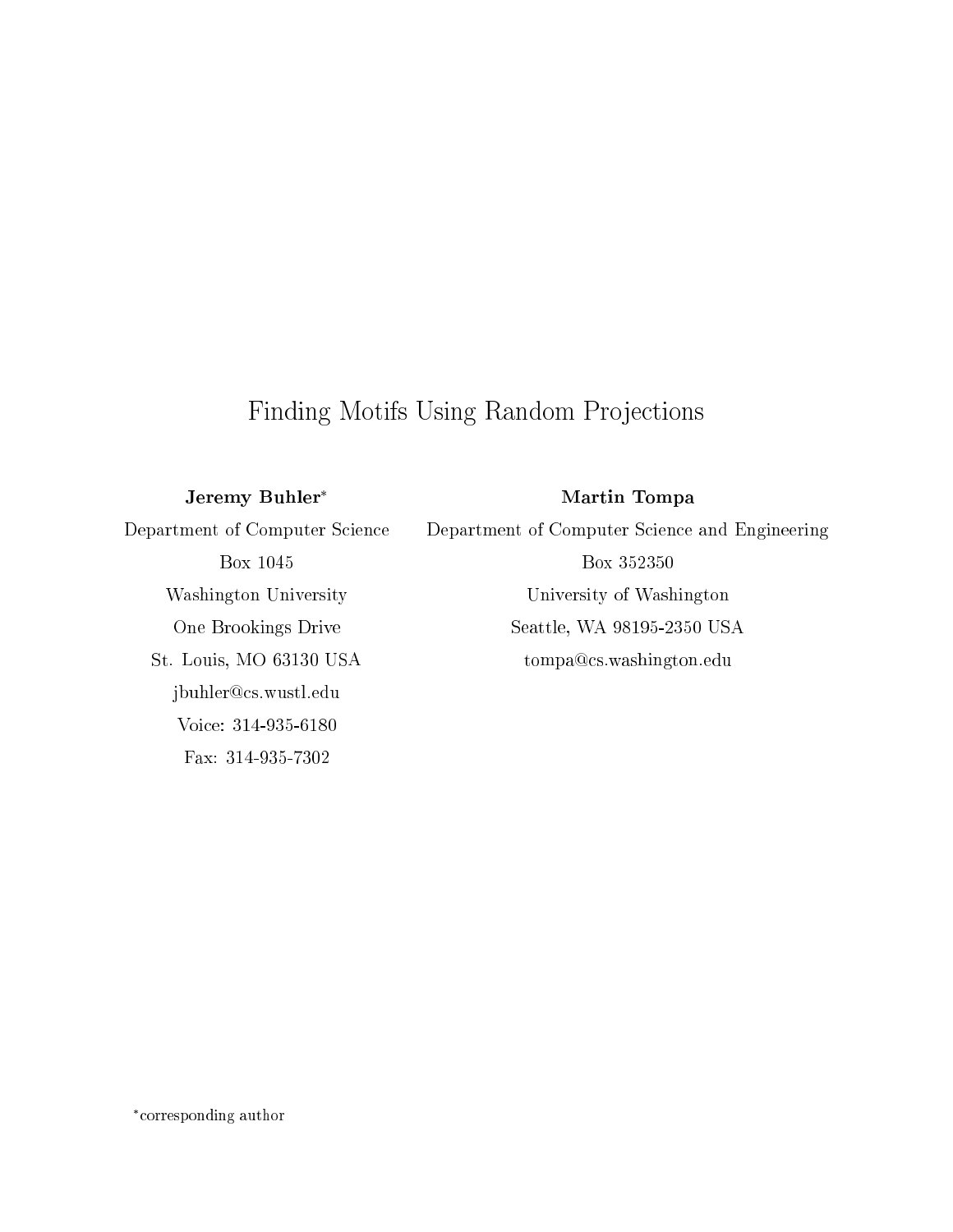#### **Abstract**

The DNA motif discovery problem abstracts the task of discovering short, conserved sites in genomi DNA. Pevzner and Sze re
ently des
ribed a pre
ise ombinatorial formulation of motif discovery that motivates the following algorithmic challenge: find twenty planted occurrences of a motif of length fifteen in roughly twelve kilobases of genomic sequence, where each occurrence of the motif differs from its consensus in four randomly chosen positions. Such "subtle" motifs, though statistically highly significant, expose a weakness in existing motif finding algorithms, which typically fail to discover them. Pevzner and Sze introduced new algorithms to solve their  $(15,4)$ motif challenge, but these methods do not scale efficiently to more difficult problems in the same family, such as the  $(14,4)$ -,  $(16,5)$ -, and  $(18,6)$ -motif problems.

We introduce a novel motif discovery algorithm, PROJECTION, designed to enhance the performance of existing motif finders using random projections of the input's substrings. Experiments on synthetic data demonstrate that PROJECTION remedies the weakness observed in existing algorithms, typically solving the difficult  $(14,4)$ -,  $(16,5)$ -, and  $(18,6)$ -motif problems. Our algorithm is robust to nonuniform background sequence distributions and scales to larger amounts of sequence than that specified in the original challenge. A probabilistic estimate suggests that related motiffinding problems that PROJECTION fails to solve are in all likelihood inherently intractable. We also test the performan
e of our algorithm on realisti biologi
al examples, in
luding trans
ription fa
tor binding sites in eukaryotes and ribosome binding sites in prokaryotes.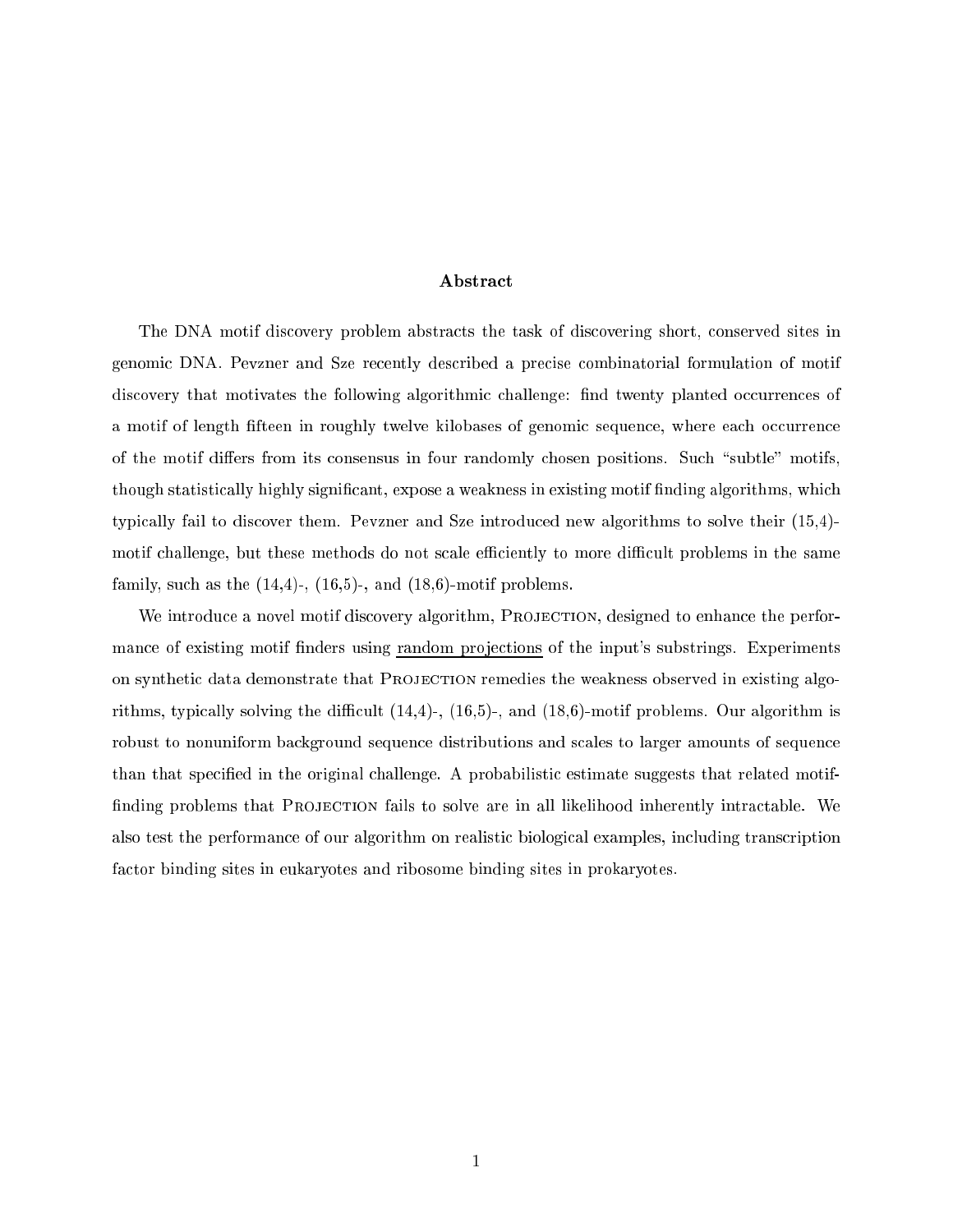### 1 Introduction

The DNA motif discovery problem abstracts the task of discovering short, conserved sites in genomic DNA sequence. Pevzner and Sze (Pevzner and Sze, 2000) studied a precise combinatorial formulation of this problem that had previously been onsidered by Sagot (Sagot, 1998). This formulation, the planted motif problem, is of particular interest because it is intractable for commonly used motif nding algorithms.

**Planted**  $(l, d)$ -**Motif Problem:** Let M be a fixed but unknown nucleotide sequence (the motif consensus) of length  $l$ . Suppose that M occurs once in each of t background sequences of common length n, but that each occurrence of M is corrupted by exactly d point substitutions in positions chosen independently at random. Given the t sequences, recover the motif occurrences and the consensus  $M$ .

A particular parameterization of this problem, the so-called "challenge problem" of (Pevzner and Sze, 2000), plants a  $(15,4)$ -motif (that is, a motif of length  $l = 15$  with  $d = 4$  substitutions per occurrence) in each of  $t = 20$  background sequences of common length  $n = 600$  composed of independent random bases with equal frequencies. Such a well-conserved motif should be easy to identify because it is highly unlikely to occur by chance in twenty random sequences of the specified length and composition. The values of n, t, and l in the challenge problem are typical of such motif discovery problems as finding transcription factor binding sites in a collection of coregulated gene promoter regions in yeast.

A number of algorithms to find motifs have been proposed previously, including Bailey and Elkan's MEME (Bailey and Elkan, 1995), Hertz and Stormo's CONSENSUS (Hertz and Stormo, 1999), Lawren
e et al.'s Gibbs sampler, (Lawren
e et al., 1993), and the algorithms in (Lawren
e and Reilly, 1990) and in (Rocke and Tompa, 1998). These algorithms all try to find a motif that maximizes some score, such as a likelihood ratio, designed to distinguish true motifs from chance aggregations of background *l*-mers. The algorithms employ heuristic methods based on local search, such as Gibbs sampling, expectation maximization, or a greedy approach, to maximize their score functions.

Although local search-based motif finders have seen much success in practice, Pevzner and Sze showed (Pevzner and Sze, 2000) that CONSENSUS, GibbsDNA, and MEME all perform poorly on the (15,4)-motif hallenge problem. When presented with an instan
e of the hallenge problem, local search methods usually terminate at a local maximum of their score function corresponding to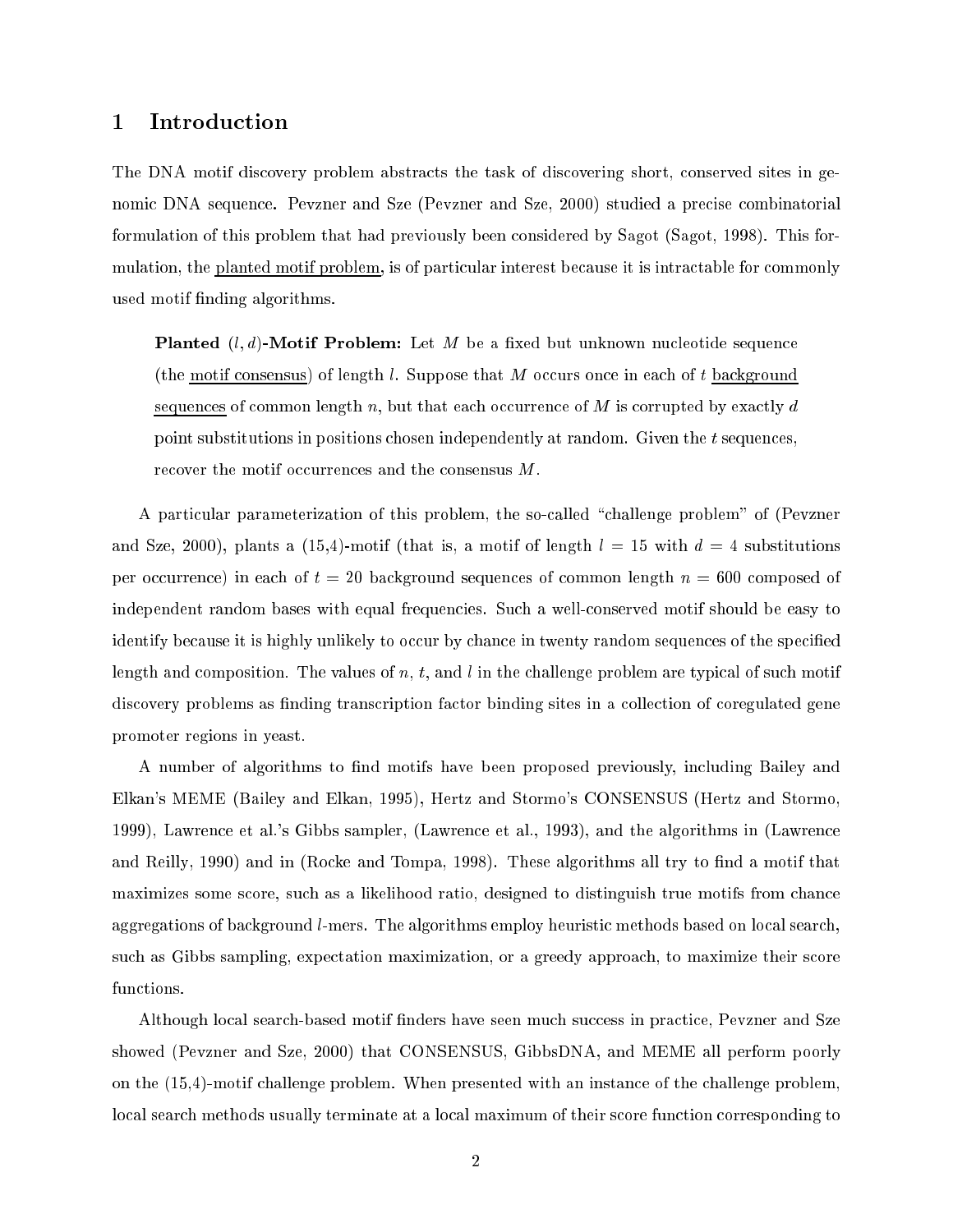a randomly occurring pattern in the input, missing the planted motif despite its much higher score. These failures suggest that the performance of conventional motif finders is strongly influenced by the pre
ise distribution of mutations within a motif.

In addition to the local search techniques mentioned above, there are also a number of motiffinding algorithms, based on enumeration of all motifs or all mutation patterns, that are guaranteed to find the highest-scoring motif in the input. See, for example, (Blanchette et al., 2002), (Brāzma et al., 1998), (Galas et al., 1985), (Sagot, 1998), (Sinha and Tompa, 2000), (Staden, 1989), (Tompa, 1999), and (van Helden et al., 1998). Unfortunately, these enumerative algorithms become impracti
al for motifs as long or with as many mutations as those in the hallenge problem. Other motif dis
overy algorithms have been proposed in (Fraenkel et al., 1995) and (Rigoutsos and Floratos, 1998).

Pevzner and Sze developed two novel algorithms, WINNOWER and SP-STAR, to more reliably solve the  $(15,4)$ -motif challenge problem. Briefly, WINNOWER constructs a graph whose vertices correspond to all  $l$ -mers present in the  $t$  input sequences, with an edge connecting two vertices if and only if the corresponding  $l$ -mers differ in at most 2d positions and do not both come from the same sequence. WINNOWER then looks for a clique of size  $t$  in this graph. The second algorithm, SP-STAR, is a more onventional lo
al sear
h method that starts in turn from ea
h individual l-mer x in the input, chooses the closest match to x from every other input sequence, and uses a sum-of-pairs score and iterative refinement to converge on a good motif.

Although WINNOWER and SP-STAR usually find planted  $(15,4)$ -motifs, they are less successful at solving more difficult planted motif problems. For example, the  $(14,4)$ -,  $(16,5)$ -, and  $(18,6)$ -motif problems, all with the same ba
kground length and omposition as the hallenge problem, prove intractable for the new algorithms as well as for existing local search techniques (see Table 1).

In this work, we introduce a new motif-finding algorithm, PROJECTION, that ameliorates the limitations of existing motif finders by using random projections of the input, an approach distinct from all the motif discovery algorithms listed above. The key idea of PROJECTION is to partition the set of all *l*-mers in the input sequences into buckets, such that some bucket receives several occurrences of the desired motif and little else. Having several copies of the motif in hand greatly enhances the ability of local search techniques to find motifs that would otherwise be missed. To a
hieve the desired partition, we hoose k of the l positions in the unknown motif at random (the value of k to be determined later), then hash every l-mer x into a bucket  $f(x)$  determined by its bases at these k positions. A bu
ket re
eiving an unusually large number of l-mers has an elevated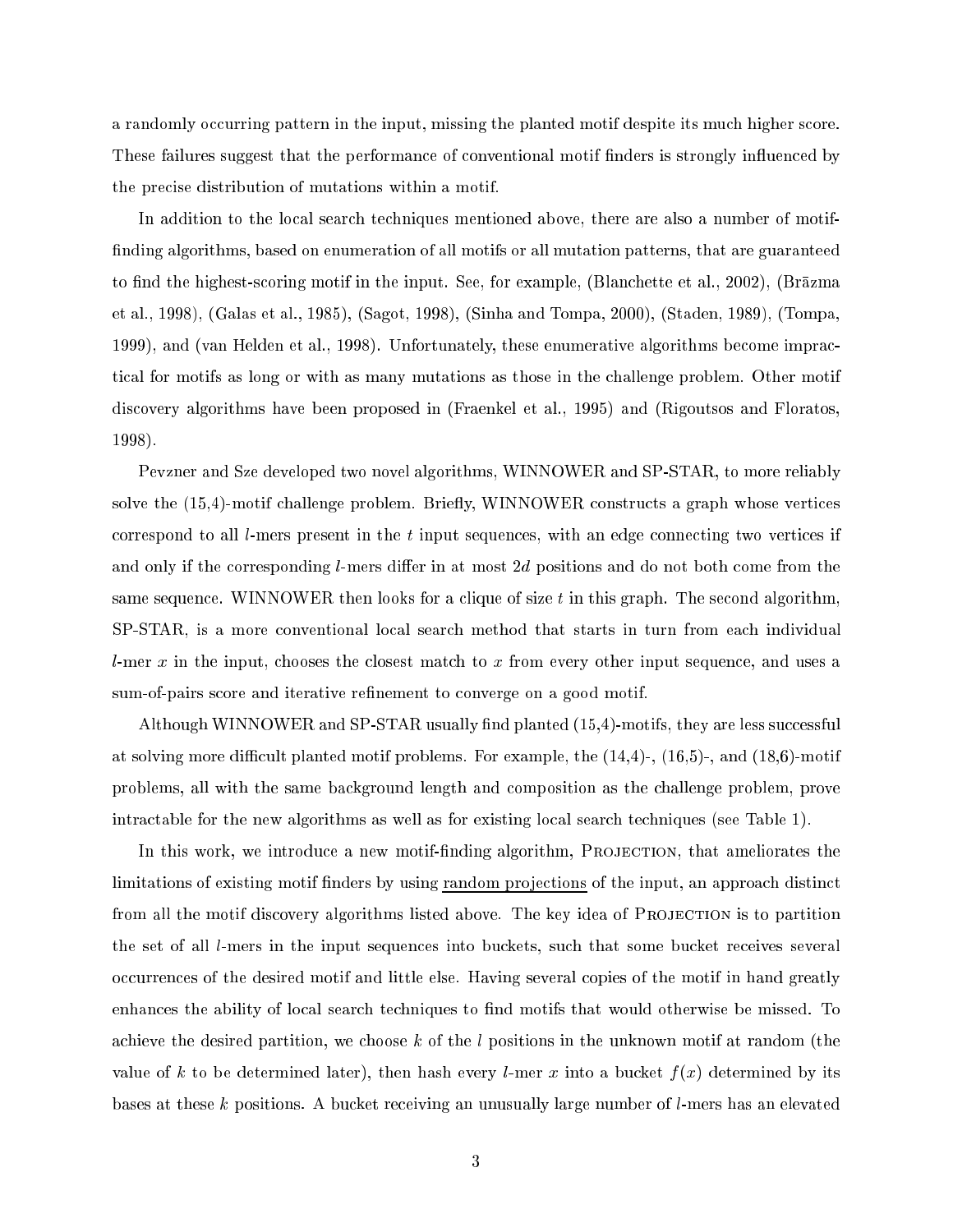probability of being enri
hed for the motif.

Antecedents of our PROJECTION algorithm include projection-based techniques for sparse indexing of databases and for high-dimensional omputational geometry. Estimates of similarity based on sparse sampling of positions from feature vectors have long been used in machine vision to match a perceived object against a database of known objects (Duda and Hart, 1973, Chapter 6); in the vision and omputational geometry ommunities, this te
hnique has a distinguished history under the name "geometric hashing" (Wolfson and Rigoutsos, 1997). Analytical proof of the sensitivity of uniform, randomized geometric hashing for finding near neighbors of points in a high-dimensional metric space appears in Indyk and Motwani's work on "locality-sensitive hashing" (Indyk and Motwani, 1998; Gionis et al., 1999), building on theoretical work in random projection by, e.g., Johnson and Lindenstrauss (Johnson and Lindenstrauss, 1984), Bourgain (Bourgain, 1985), and Linial, London, and Rabinovi
h (Linial et al., 1994).

Rigoutsos and Califano observed that projection can be applied to search problems in bioinformatics, specifically to detect similarity between pairs of biosequences, by treating a fixed-length sequence as a feature vector whose features are individual residues (nucleotides or amino acids). This observation led to their FLASH algorithm for dete
ting strong pairwise lo
al alignments between biosequences (Rigoutsos and Califano, 1993). Buhler (Buhler, 2001) took a somewhat different approach, applying Indyk and Motwani's locality-sensitive hashing technique to obtain randomized sensitivity guarantees for genomic sequence similarity search independent of the underlying sequence composition. Both of these applications, like the earlier work in vision and geometry, focused on detecting similar pairs of sequences, though the techniques used extend naturally to finding sets of sequen
es that are all pairwise highly similar, after the fashion of WINNOWER. Linial et al. (Linial et al., 1997) used yet another randomized projection algorithm to cluster proteins.

The PROJECTION motif finder extends previous projection-based search techniques to solve a multiple alignment problem that is not effectively addressed by pairwise alignment. We show that random projection can directly address the problem of finding sets of sequences close to a common consensus without first computing pairwise distances among them. Our approach of picking uniform random projections reduces the extent to which PROJECTION's performance depends sensitively on particular properties of the motif being sought and simplifies some a priori choices, such as projection size and number of projections, that must be made to parameterize the algorithm. The new algorithm both explicitly meets Pevzner and Sze's planted motif challenge and demonstrates that random projection is a useful initialization technique to improve the sensitivity of local search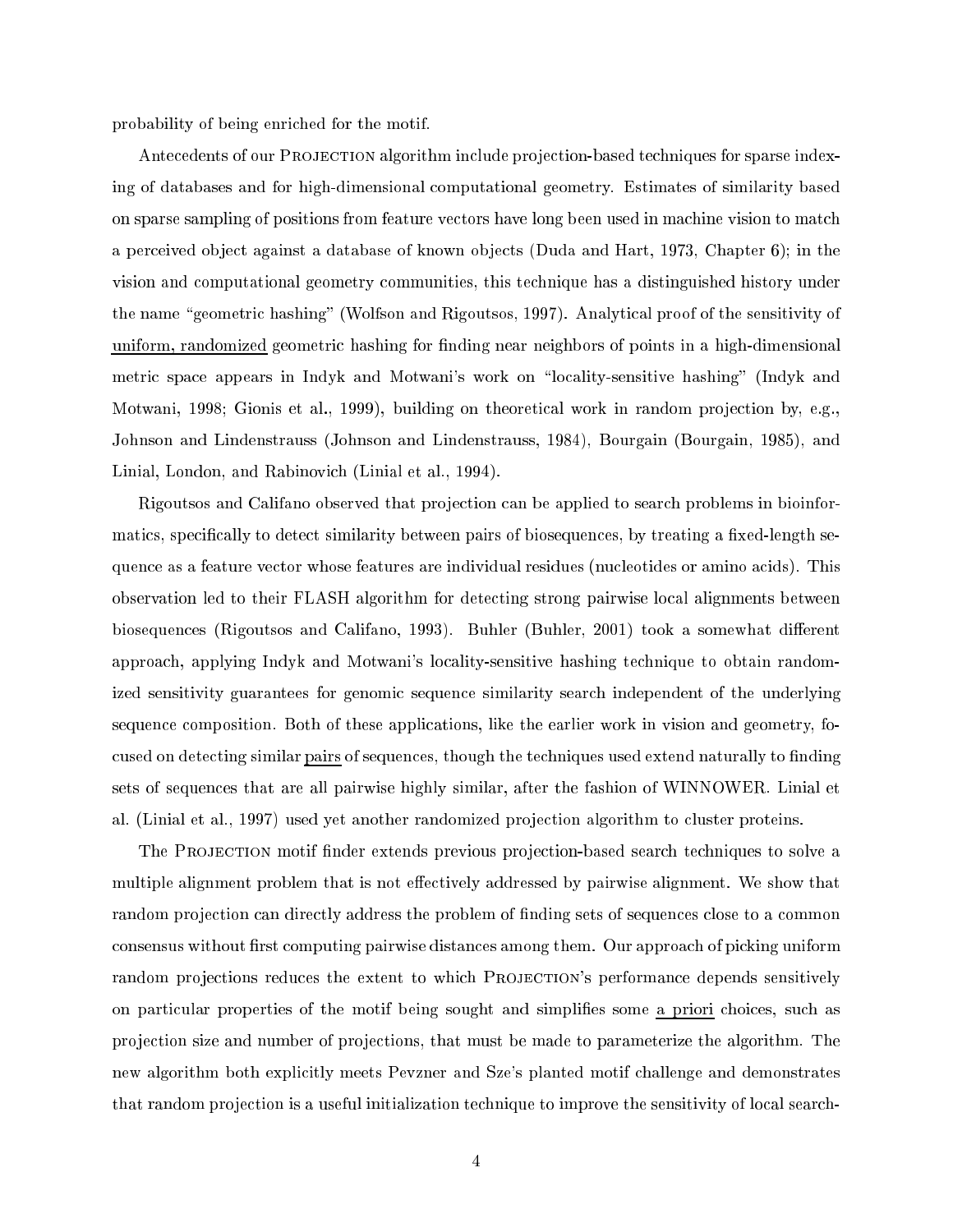based motif nders.

We have found that PROJECTION performs better than existing local search or clique-finding motif finders on planted  $(l,d)$ -motif problems. In experiments with randomly generated input sequences, PROJECTION typically solved the difficult  $(14,4)$ -,  $(16,5)$ -, and  $(18,6)$ -motif problems. PROJECTION is also efficient, typically solving Pevzner and Sze's planted (15,4)-motif challenge problem in under two minutes on a 667 MHz Alpha workstation. The algorithm is robust to hanges in the ba
kground base distribution and ontinues to outperform existing methods as the length  $n$  of the input sequences increases.

A probabilisti analysis given in Se
tion 3.2 suggests (again for Pevzner and Sze's parameters  $t = 20$  and  $n = 600$ ) that those small values of d for which PROJECTION fails to recover planted  $(l, d)$ -motifs are in all likelihood inherently intractable. Specifically, problem instances with these parameters are likely to ontain spurious motifs that are as well onserved as the planted motif. For example, twenty random sequences of length 600 (with no planted motif) are expected to contain at least one  $(9,2)$ -motif by chance, whereas the expected number of  $(10,2)$ -motifs that they contain is approximately 10  $\,$  . Similar statements can be made for (11,3)- vs. (12,3)-motifs, (13,4)- vs.  $(14,4)$ -motifs,  $(15,5)$ - vs.  $(16,5)$ -motifs, and  $(17,6)$ - vs.  $(18,6)$ -motifs. Thus, there is a rather sharp line between those planted motif problems that PROJECTION solves, and those that inherently annot be solved.

The remainder of this work is organized as follows. Section 2 describes the PROJECTION algorithm, including both the key random projection phase and the local search that benefits from it. and provides some insight into why the algorithm works. Section 3 is devoted to experimental results. In Section 3.1, we test PROJECTION's performance on synthetic instances of the  $(15,4)$ -motif challenge and more difficult planted motif problems. Sections 3.3 and 3.4 respectively determine the performan
e impa
t of introdu
ing ba
kground sequen
es with nonuniform distributions and longer lengths than in the original challenge problem.

In Sections 3.5 and 3.6, we complement our synthetic results by addressing realistic biological motif finding problems, first identifying transcription factor binding sites in the promoter regions of eukaryotic genes, then tackling the problem of finding ribosome binding sites in prokaryotes. The promoter data sets contain just a few motif occurrences in an equal number of sequences, while the ribosome binding site data sets consist of thousands of nucleotide sequences, only a fraction of which contain the motif. We validate the motifs found by PROJECTION by comparing them to published sites from the literature and, for ribosome binding sites, to their omplementary 16S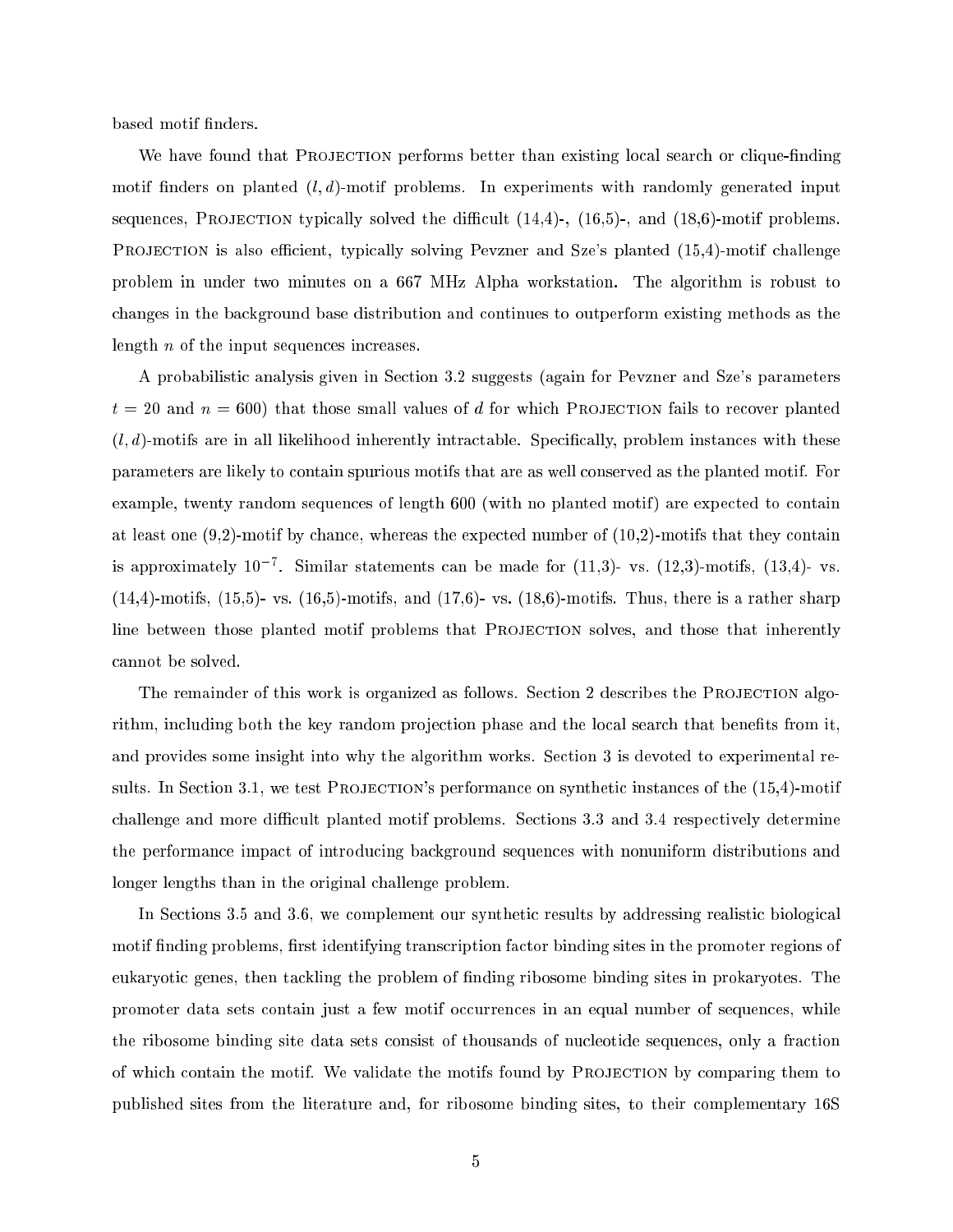$\operatorname{rRNA}$  sequences.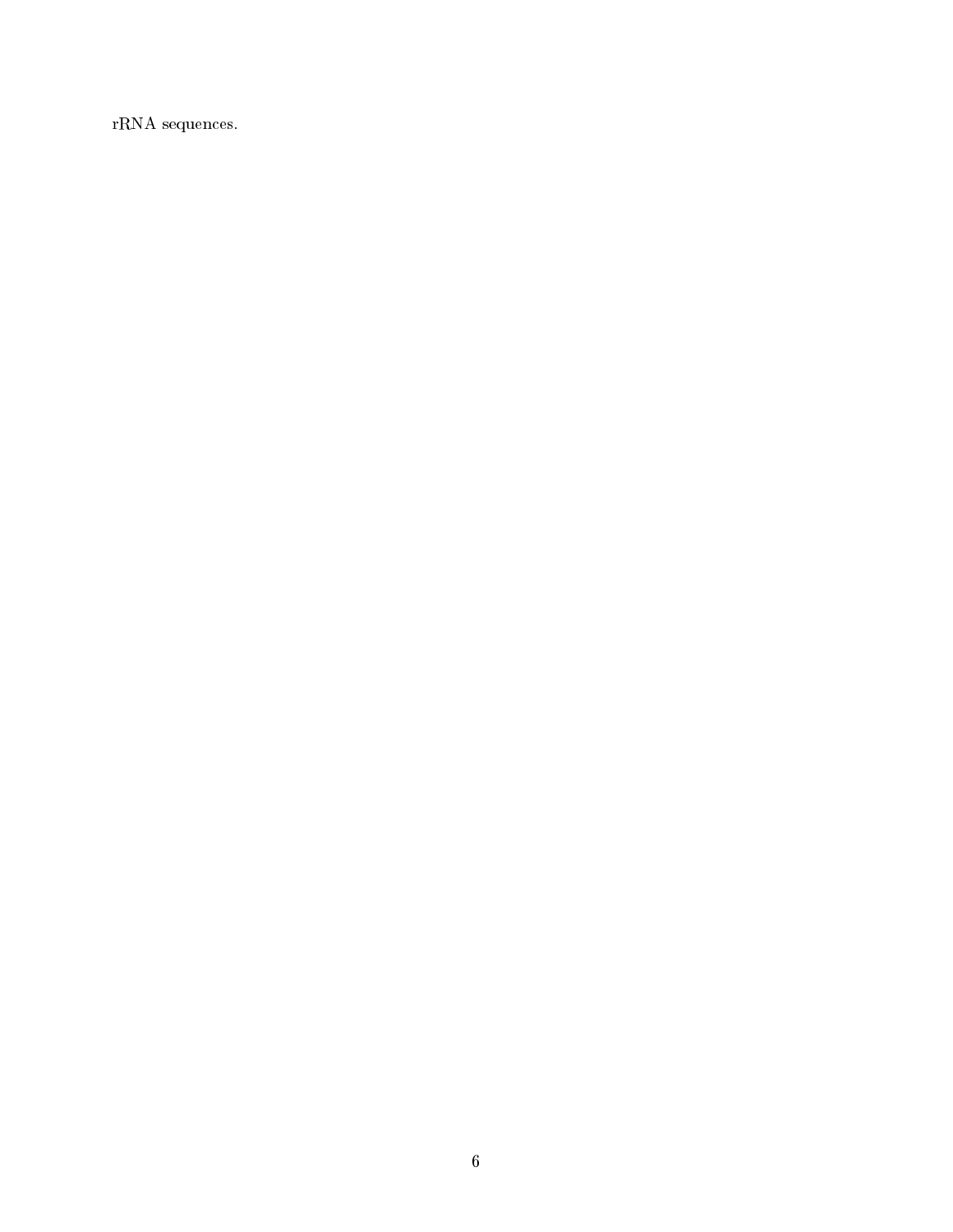## 2 The PROJECTION Algorithm

#### 2.1 Why Planted Motif Problems are Difficult

To motivate the development of PROJECTION, we begin with an example to illustrate why local search-based motif finders have difficulty solving planted  $(l, d)$ -motif problems. Figure 1 shows two hexamer motifs,  $\bf{A}$  and  $\bf{B}$ , each consisting of five approximate occurrences of the consensus sequence CCATAG. Each occurrence differs from the consensus by exactly two substitutions. In terms of mutations per occurrence, these two motifs are equally well conserved. However, given equal amounts of background sequence, motif  $\bf{A}$  is more likely than  $\bf{B}$  to be found by motif finders, such as MEME and GibbsDNA, that are based on local search. The search is the search of the search of the search of the search of the search of the search of the search of the search of the search of the search of the search of

The difference between motifs  $A$  and  $B$  is that the mutations in  $B$ , as specified in the planted here  $(l, d)$  problem formulation, are distributed uniformly across its positions, while those in **A** are confined to its two center positions. This difference makes **B** harder to find for two reasons. First, despite having the same number of mutations, motif B has only slightly more than half the information ontent of A (4.4 versus 8.2 bits). Algorithms that s
ore motifs using statisti
al measures related to information content will have more trouble separating motif **B** from the background.

A second, more insidious problem is the fact that the average Hamming distance between occurrences of motif **B** is large  $-3.6$  substitutions versus only 1.6 for motif **A**. Local search methods typically start their search by guessing a single occurrence (alternatively, several independent occurrences) of the motif, then try to find additional occurrences by selecting  $l$ -mers similar to the initial guess. Local search is likely to terminate at a local maximum different from the motif if the background contains substantial "noise," i.e. random *l*-mers that are more similar to the initial guess than are other true occurrences of the motif. A larger average distance between motif occurrences increases the chance that the *l*-mers most similar to an initially guessed occurrence are not other opies of the motif but random sequen
es from the ba
kground. For example, a DNA hexamer chosen uniformly at random has probability 0.038 of matching a fixed motif occurrence to within two substitutions, but it has probability 0.400 of matching it within four substitutions". Hence, local search methods using typical initialization strategies encounter substantially more noise when finding motif  $\bf{B}$  and so are more likely to fail.

We can make local search more robust to a large average distance between motif occurrences by

Using more realistic parameters, a random 15-mer will match a fixed occurrence of a (15,4)-motif to within four substitutions with probability 1.2 × 10 , but it has a greater than 5% chance of matching within eight substitutions.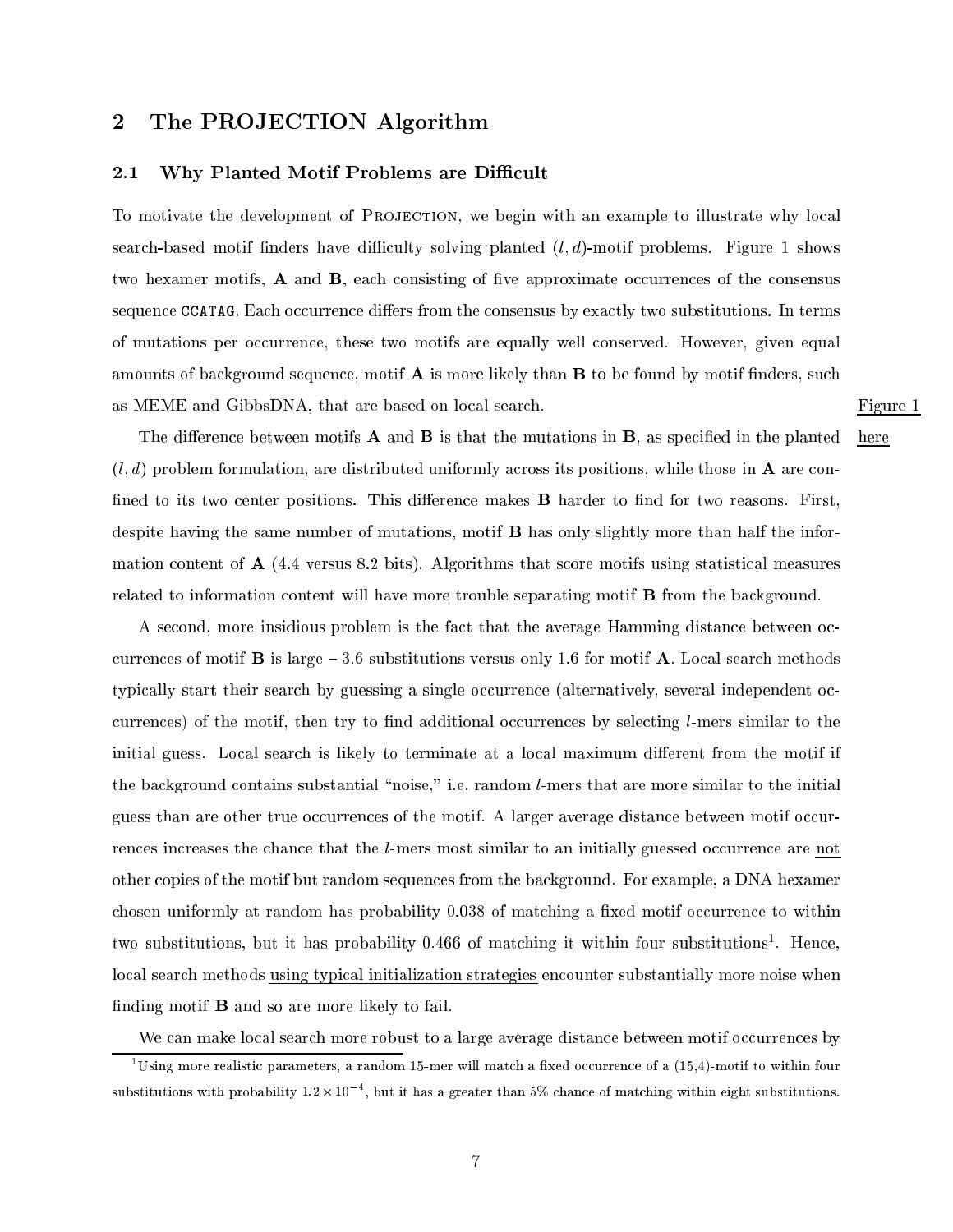improving the way the search is initialized. Suppose we initially guess  $s > 1$  occurrences of motif **B**. For example, suppose  $s = 3$ , and we somehow guess the first, second, and fourth occurrences of **B** in Figure 1. The consensus of these three strings is CNATAG, which differs from the true motif's consensus in only one position and from its occurrences by an average of 2.6 substitutions – substantially less than the average distance between one occurrence and another. Starting with multiple occurrences permits an initial guess that more closely resembles the true motif and so decreases the opportunity for noise to confound subsequent local search.

The main problem with a more robust initialization strategy is its computational cost. We do not know where the motif appears in the input, so to find s occurrences we might naively guess every (multi)set of *s l*-mers in the input as a starting point for local search, requiring  $\int_0^t$ <sup>0</sup> s  $11.11$  $\ln n (l+1)^s$  searches overall. Even for small s, exhaustive enumeration and testing of all such guesses is prohibitively expensive. PROJECTION takes a different approach: it randomly samples multisets of at least s (non-independent) l-mers in a way that is biased toward picking sets of motif occurrences. Specifically, PROJECTION prefers sets of *l*-mers that are likely to be similar to (i.e. to have few substitutions versus) a common consensus.

#### 2.2 Initialization through Random Projection

The initial goal of PROJECTION is to guess at least s occurrences of an (unknown) planted motif. To this end, the algorithm performs  $m$  independent trials, each of which may generate multiple guesses. In each trial, it chooses a random projection f and hashes each  $l$ -mer x in the input to a bucket labeled  $f(x)$ . Any bucket receiving sufficiently many entries is explored as a potential motif. using a local search-based refinement procedure described in the next section.

As outlined in Section 1, the projections  $f$  are constructed by choosing  $k$  positions uniformly at random without replacement from the set  $\{1 \dots l\}$ , for a value of k to be determined later. If x is an *l*-mer, then  $f(x)$  is simply the *k*-mer that results from concatenating the bases at the selected k positions of x. Viewing x as a point in an *l*-dimensional Hamming space,  $f(x)$  is the projection of <sup>x</sup> onto a k-dimensional subspa
e.

Let  $M$  be the unknown motif's consensus. Define the planted bucket to be that bucket labeled with hash value  $f(M)$ . The fundamental intuition underlying random projection is that, if  $k < l-d$ , there is a good chance that at least s occurrences of  $M$  will hash together into the planted bucket. At the same time, if k is not too small, it is unlikely that many random  $l$ -mers from the background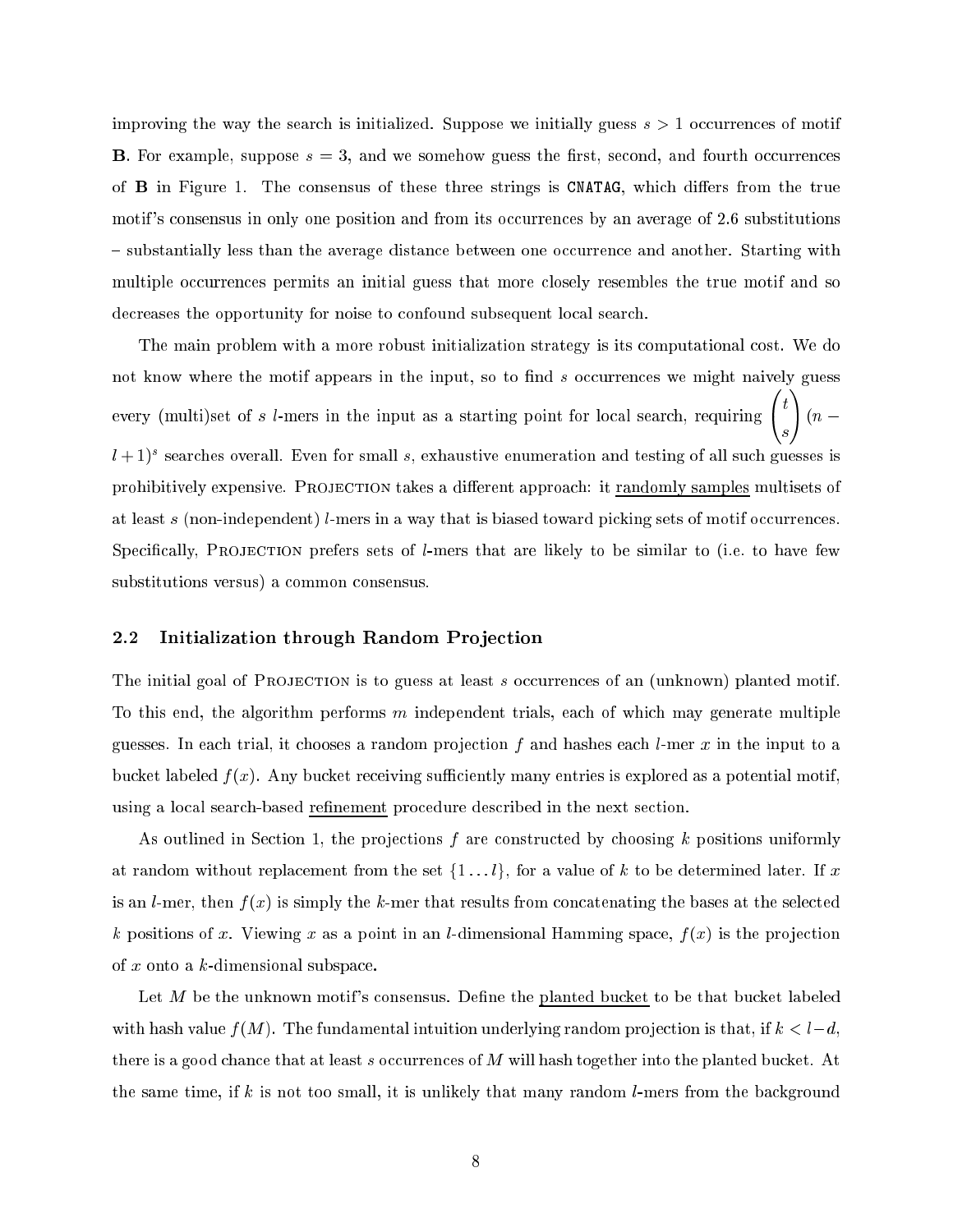sequence will hash to the planted bucket, because each such *l*-mer must agree with M in all k sampled positions. Thus, the *l*-mers in the planted bucket will likely be highly enriched for the planted motif. Of ourse, the algorithm does not know whi
h bu
ket is the planted one and so attempts to recover the motif from every bucket that receives at least s l-mers. (On occasion, PROJECTION actually succeeds in recovering the correct motif by refining some bucket other than the planted bu
ket, whi
h is an added bonus.)

To fully specify the PROJECTION algorithm, we must describe how to compute both the projection size k and the number of trials m as a function of the algorithm's parameters l, d, n, t, and s and the probability q that the algorithm successfully hashes at least s motif occurrences to the planted bucket. We must also describe how to choose s, which while notionally an input to the algorithm is not a "natural" parameter for motif finding.

We choose the projection size k so as to minimize contamination of the planted bucket by random background sequences. Suppose we require at most E background l-mers per bucket on average. PROJECTION hashes  $t(n-l+1)$  l-mers into  $4^k$  buckets, so if we set

$$
k \geq \log_4\left(\frac{t(n-l+1)}{E}\right)
$$

then the expected number of background *l*-mers per bucket is at most E. We normally fix  $E < 1$  so that the planted bucket is expected to contain less than one *l*-mer from the background sequence.

The number of trials m must be set large enough so that with probability at least q, some trial produces a planted bucket containing at least s motif occurrences. The probability q is computed over both the random choices of projections and the random distribution of mutations in the problem instance. We generally set  $q = 0.95$ , which is high enough that PROJECTION often produces planted buckets with at least s motif occurrences in several trials, providing some robustness against unsuccessful refinements.

Because PROJECTION chooses its projections uniformly at random, each motif occurrence in the planted model hashes to the planted bucket with probability  $\hat{p}(l, d, k)$ , defined by

$$
\hat{p}(l, d, k) = \frac{\binom{l - d}{k}}{\binom{l}{k}}.
$$

In particular, those planted occurrences for which the  $d$  mutated positions are disjoint from the  $k$ hash positions will hash to the planted bucket. Let  $\hat{t}$  be an estimate of the number of input sequences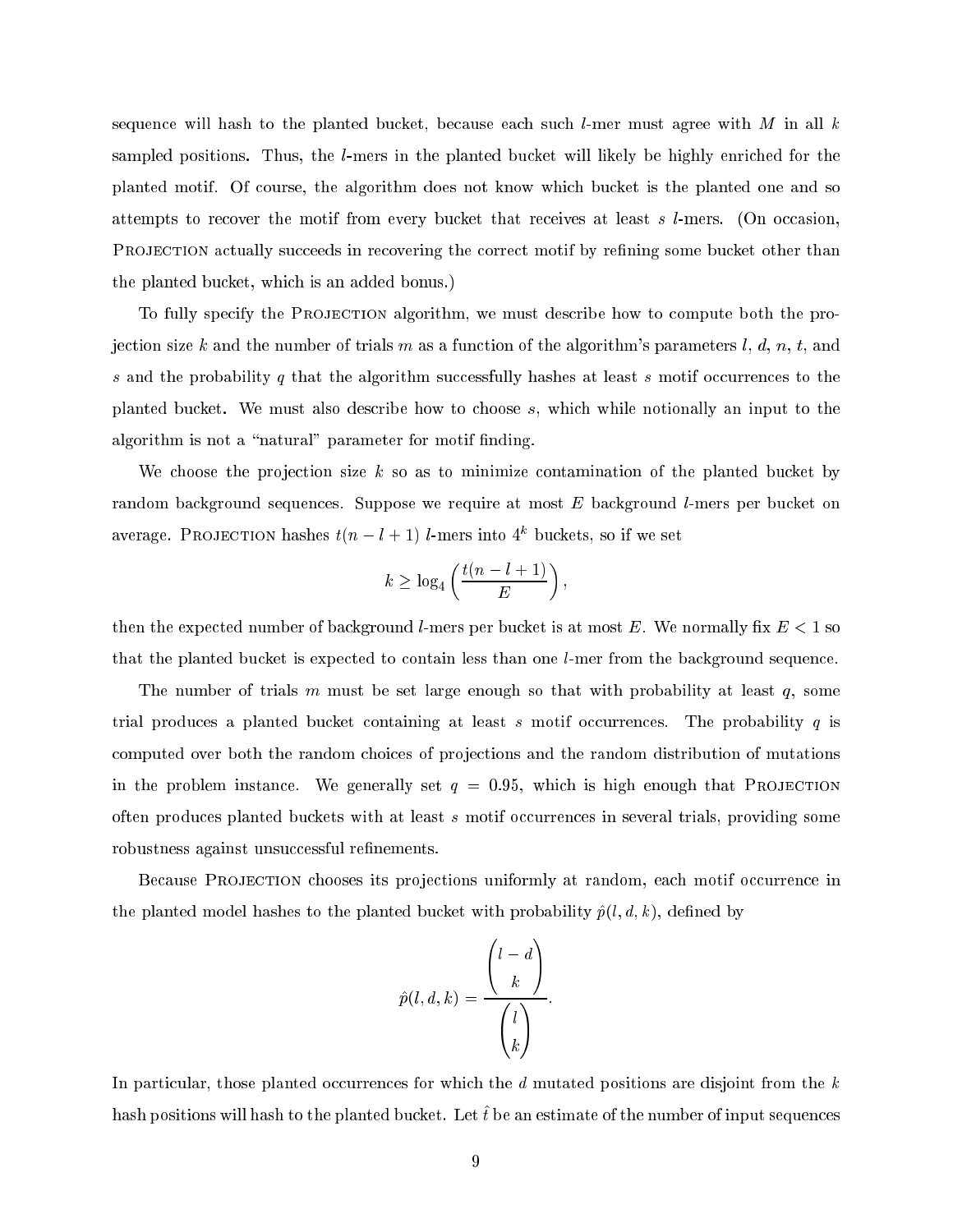containing a planted motif occurrence  $(\hat{t} = t$  for our synthetic challenge problems and promoter examples). Then the probability that fewer than s planted occurrences hash to the planted bucket in a given trial is  $B_{\hat{t},\hat{p}(l,d,k)}(s)$ , where  $B_{t,p}(s)$  is the probability that there are fewer than s successes in  $t$  independent Bernoulli trials, each trial having probability  $p$  of success. We may assume that the trials for different motif occurrences are independent because the problem formulation states that mutations appear independently at random in each occurrence.

If PROJECTION is run for m trials, the probability that s or more motif occurrences hash to the planted bu
ket in at least one trial is

$$
1 - \left[B_{\hat{t}, \hat{p}(l,d,k)}(s)\right]^m \ge q.
$$

In order to satisfy this inequality, choose

$$
m = \left\lceil \frac{\log(1 - q)}{\log(B_{\hat{t}, \hat{p}(l, d, k)}(s))} \right\rceil. \tag{1}
$$

It remains to describe how to choose the bucket size threshold s. We must choose s large enough so that a bucket with at least  $s$  true motif occurrences is likely to produce the planted motif after refinement. Unfortunately, we know of no theory that determines a lower bound for  $s$ from this criterion, though we have found empirically that in experiments on problems containing 4-20 motif occurrences in background sequences of 600-1000 bases, setting  $s = 3$  or 4 usually works well. An alternative lower bound for s follows from efficiency considerations: we wish to discard bu
kets omposed entirely of ba
kground l-mers, whi
h are unlikely to be useful as starting points for refinement. We assume for simplicity that in a collection of random background sequences, the number of *l*-mers x that project to a common hash value y is approximately Poisson-distributed with a mean  $\mu_y$  given by

$$
\mu_y = t(n - l + 1) \Pr_x[f(x) = y]
$$

where the latter probability is computed over the background distribution of  $l$ -mers x. The Poisson assumption derives from the fact that we are counting occurrences of a short fixed pattern, namely the bases of y appearing in the positions read by  $f$ , in the background sequence. We set the threshold size s for each bucket to the larger of its empirically derived value and the 90th percentile value of the bucket's size distribution.

In the case of nonuniform background base frequencies, the probability  $Pr[f(x) = y]$  may be different for each bucket, producing larger thresholds for buckets likely to contain many background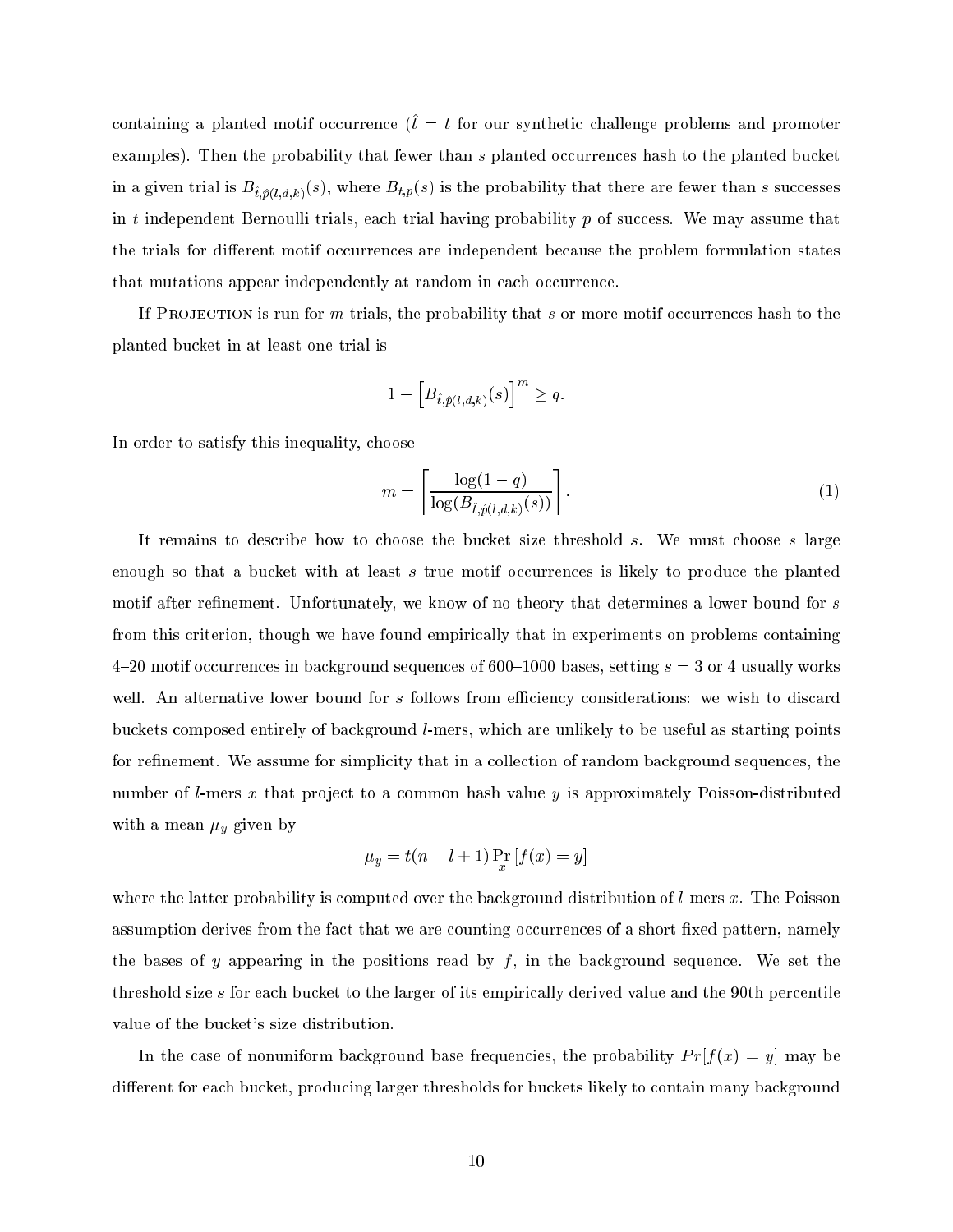l-mers purely by chance. For a uniform background, this probability is always  $1/4^k$ . In the experiments performed in this work, the empirical value of s is larger than the lower bounds implied by the 90th percentile size for most buckets, so we use the empirical s to calculate m.

Using the above criteria for  $m, k$ , and  $s$ , finding motifs in problems of the sizes considered here requires at most thousands of trials, and usually many fewer, to produce a bucket containing enough motif occurrences for effective refinement.

#### 2.3 Motif Refinement and Scoring

PROJECTION refines each sufficiently large bucket in hopes of recovering the planted motif. If the bucket being refined is the planted bucket, its *l*-mers already match the motif's consensus in at least k positions. These positions plus the information in the remaining  $l - k$  positions of the bucket's l-mers provide a strong signal, starting from which a few iterations of refinement should lead to the correct motif.

It is important to note that PROJECTION is primarily an initialization strategy that produces starting points for refinement. We describe one particular refinement method below, but PROJECtion ould instead be adjoined to the lo
al sear
h phases of existing motif nders like MEME or GibbsDNA. The refinement phase, whatever algorithm it uses, is ultimately responsible for producing the most significant motif from the starting points offered and discarding all other candidates. Hence, we need not be concerned (except for reasons of efficiency) by the fact that most large buckets passed to refinement are "false positives" that do not lead to a significant motif.

Our primary tool for refining candidate motifs is expectation maximization (EM), as formulated for the motif finding problem by Lawrence and Reilly (Lawrence and Reilly, 1990). This EM formulation derives from the following simplified probabilistic model. An occurrence of the motif appears exactly once in each input sequence. Motif occurrences are generated at random from a  $4 \times l$  weight matrix model W whose  $(i, j)$ th entry gives the probability that base i appears in position j of an occurrence, independent of its other positions. The remaining  $n-l$  residues in each sequence are chosen independently at random according to a background base distribution P. Although this model only approximates the motifs of real biosequences, it is both simple and sensitive enough to let EM identify meaningful motifs in practice. Bailey and Elkan (Bailey and Elkan, 1995) give more accurate motif models, though fitting their parameters from sequence data requires significantly more computation.

Let T be a set of t input sequences, and let P be the background distribution. EM-based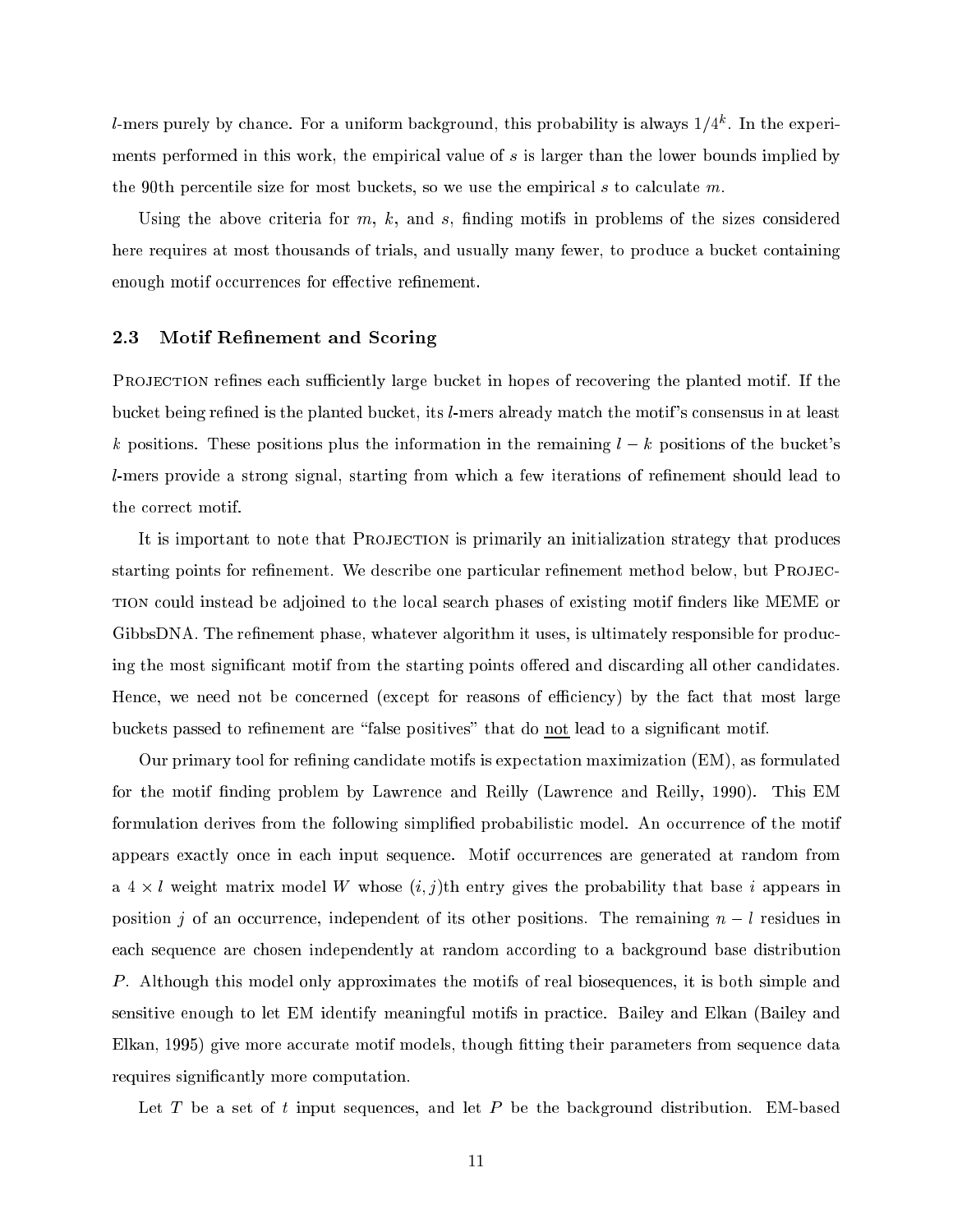refinement seeks a weight matrix model  $W^*$  that maximizes the likelihood ratio

$$
LR(W^*) = \frac{\Pr(T \mid W^*, P)}{\Pr(T \mid P)},
$$

that is, a motif model that explains the observed sequences much better than the background model alone. The position at which the motif occurs in each sequence is not fixed a priori, making computation of  $W^*$  difficult because  $Pr(T \mid W^*, P)$  must be summed over all possible positions for the occurrences. To address this difficulty, the core EM algorithm (Dempster et al., 1977) specifies an iterative calculation that, given an initial guess  $W_1$  at the motif model, converges linearly to a locally maximum-likelihood model in the neighborhood of  $W_1$ .

PROJECTION performs EM refinement on every bucket with at least s l-mers. It forms an initial guess  $W_b$  from a bucket b as follows: set  $W_b(i, j)$  to be the frequency of base i among the jth positions of all *l*-mers in *b*. This guess forms a centroid for *b*, in the sense that positions that are well conserved in b are strongly biased in  $W_b$ , while poorly conserved positions are less biased. In order to avoid zero entries in  $W_b$ , we add a Laplace correction of  $p_i$  to  $W_b(i,j)$ , where  $p_i$  is the probability of base *i* in the background sequence.

Because EM converges only linearly, running it to convergence for every  $W_b$  would be computationally prohibitive. Fortunately, just a few iterations of EM (five in our implementation) can significantly improve a well-chosen starting model to the point where it identifies the planted motif. Let  $W_b^\ast$  be the candidate motif model refined from  $W_b.$  We form a guess at the planted motif by selecting from each input sequence the  $l$ -mer  $x$  with the largest likelihood ratio  $\Pr(x\mid W_b^*)/\Pr(x\mid P).$ This multiset  $S_b$  of *l*-mers represents the motif in the input that is most consistent with the model  $W_b^*.$ 

PROJECTION generates refined guesses for every sufficiently large bucket and for every trial, but we wish to pick a single best motif to report to the user. For the biological examples of Section 3.5. we score each refined motif  $S_b$  according to its likelihood as follows. Let  $W_{S_b}$  be the weight matrix model inferred from  $S_b$  (in the same way that we form initial guesses). Then the likelihood ratio score  $LR(S_b)$  is defined as

$$
LR(S_b) = \prod_{x \in S_b} \frac{\Pr[x \mid W_{S_b}]}{\Pr[x \mid P]}
$$

We report the motif  $S^*$  that maximizes this score over all buckets and all m trials.

To maximize the number of motif occurrences recovered in the synthetic challenge problems of Section 3.1, we perform a further combinatorial refinement of each  $S_b$ . This further refinement process is similar to SP-STAR (Pevzner and Sze, 2000) but uses a different score function. Compute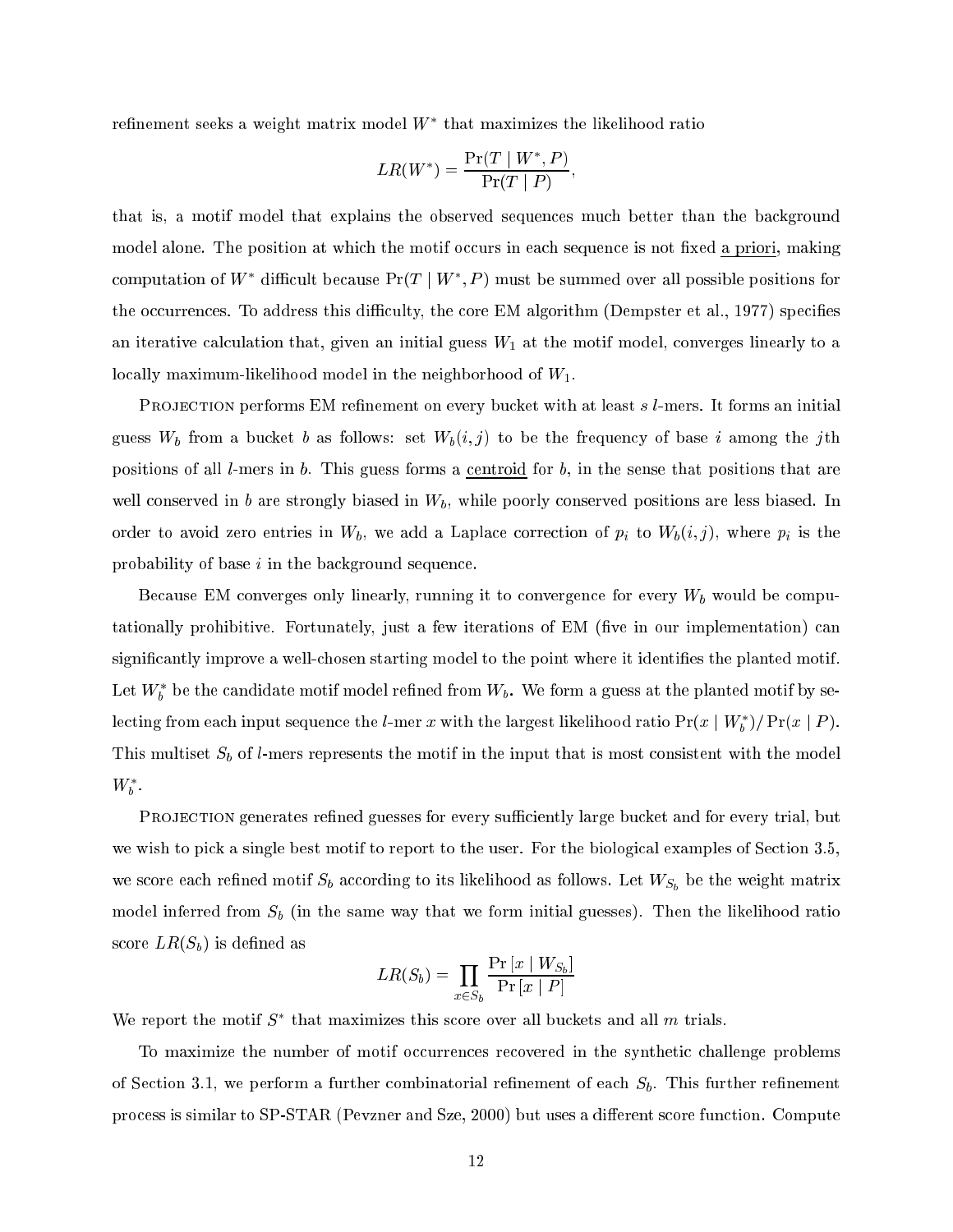the consensus  $M_b$  of the sequences in  $S_b$ , and define the score  $\sigma(S_b)$  to be the number of sequences in  $S_b$  whose Hamming distance to  $S_b$  is at most d. Let  $S_b'$  contain the l-mer from each input sequence that is closest in Hamming distance to  $M_b$ . If  $\sigma(S'_b) > \sigma(S_b)$ , replace  $S_b$  by  $S'_b$  and repeat. This refinement usually converges in a few iterations. Again, we report the motif  $S^*$  for which  $\sigma(S^*)$  is maximum over all buckets and all m trials.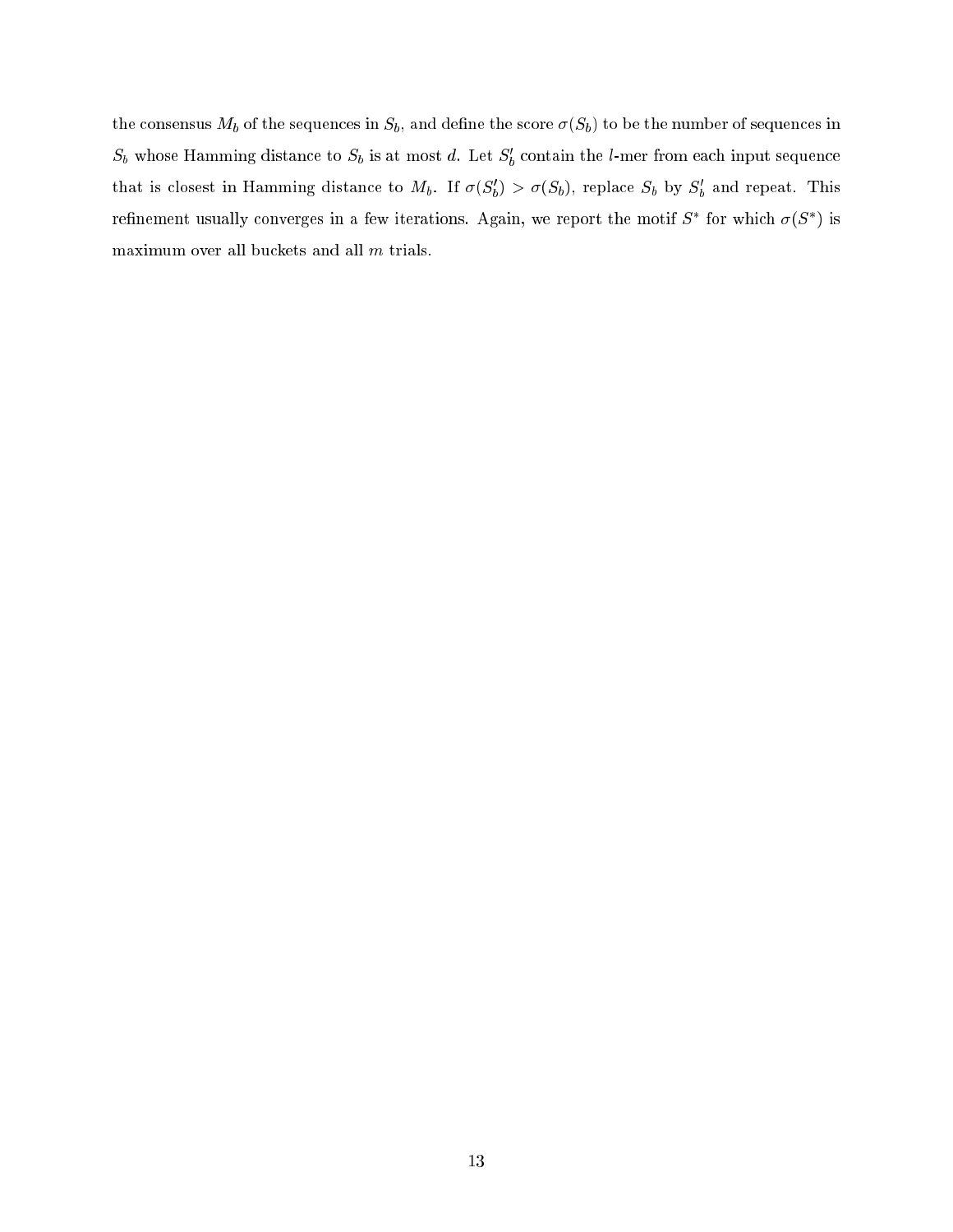### 3 Experimental Results

#### 3.1 Challenge Problems on Syntheti Data

We first tested PROJECTION on synthetic problem instances generated according to the planted  $(l, d)$ -motif model. Pevzner and Sze (Pevzner and Sze, 2000) showed such problems to be intractable to most existing motif finders even for  $l = 15$  and  $d = 4$ , so they are natural test cases for our algorithm. We produce problem instances as follows: first, a motif consensus  $M$  of length l is chosen by picking l bases at random. Second,  $t = 20$  occurrences of the motif are created by randomly choosing  $d$  positions per occurrence (without replacement) and mutating the base at each chosen position to a different, randomly chosen base. Third, we construct t background sequences of length  $n = 600$  using  $n \cdot t$  bases chosen at random. Finally, we assign each motif occurrence to a random position in a ba
kground sequen
e, one o

urren
e per sequen
e. All random hoi
es are made uniformly and independently with equal base frequencies. This generation procedure corresponds to the "FM" model used in the challenge problem described by Pevzner and Sze.

We report the performance of PROJECTION using the performance coefficient of (Pevzner and Sze, 2000), defined as follows. Let K denote the set of  $t \cdot l$  base positions in the t occurrences of a planted motif, and let  $P$  denote the corresponding set of base positions in the  $t$  occurrences predicted by an algorithm. Then the algorithm's performance coefficient on the motif is defined to be  $|K \cap P|/|K \cup P|$ . When all occurrences of the motif are found correctly, the performance coefficient achieves its maximum value of one.

Table 1 compares the performance of PROJECTION with that of previous motif discovery algorithms on sets of 100 random problem instan
es, ea
h generated as des
ribed above. All experiments used projection size  $k = 7$  and bucket size threshold  $s = 4$ , which combined with the problem parameters requires numbers of trials  $m$  as shown in the table. The values of  $m$  are determined by Equation (1). For each set of problem parameters, we give the average performance coefficient for PROJECTION as well as the number of problem instances (out of 100) for which it correctly recovered the planted motif's consensus. For comparison, we provide corresponding average performance coefficients for three other algorithms: GibbsDNA, WINNOWER  $(k = 2)$ , and SP-STAR. The data for previous algorithms was olle
ted by Pevzner and Sze and summarized in (Pevzner and Sze, 2000, Figures 1 and 2). Table <sup>1</sup>

In every line of Table 1, the average performance coefficient of PROJECTION is at least as great here as that of any of the previous algorithms. PROJECTION correctly solved planted  $(11,2)$ -,  $(13,3)$ -,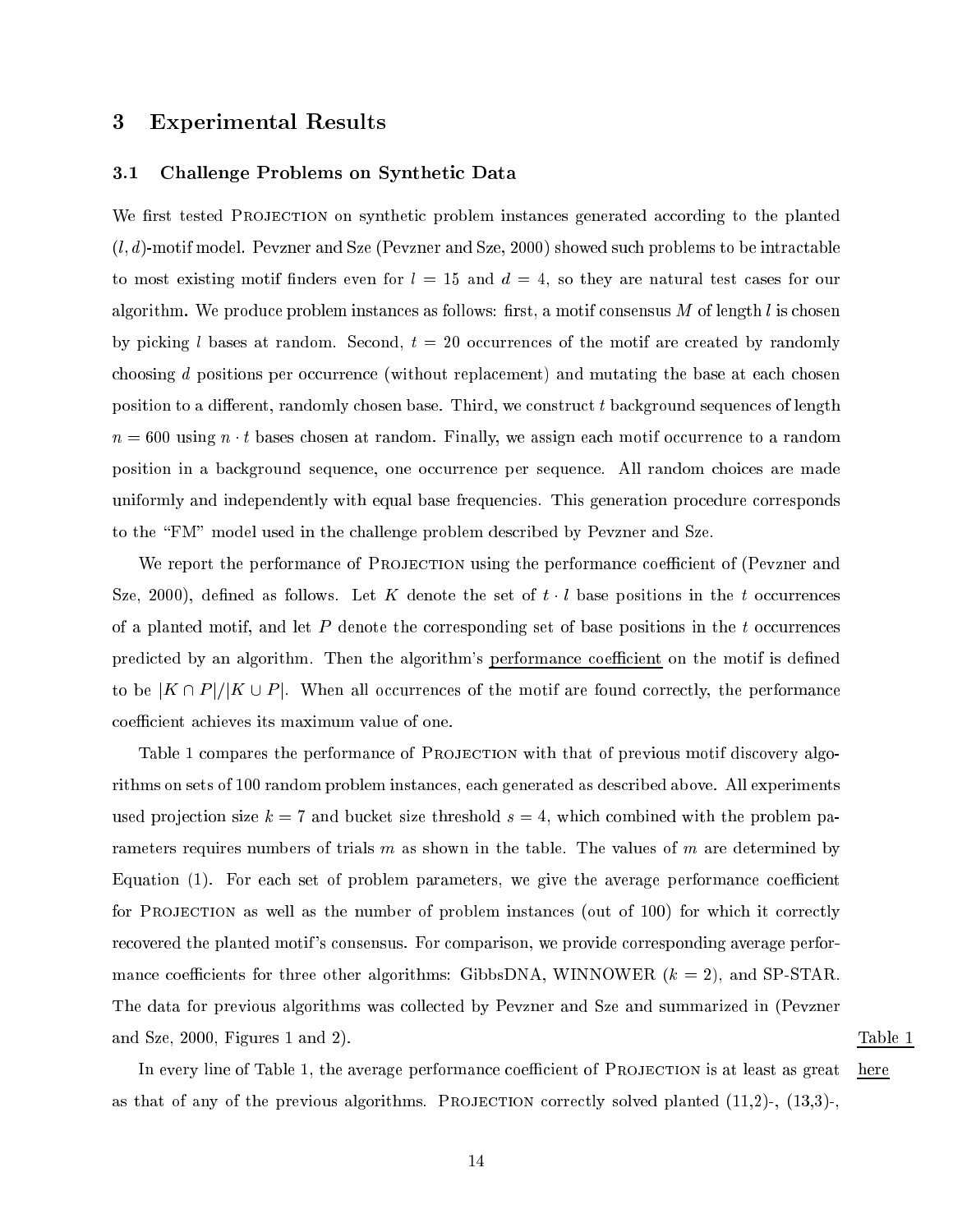$(15,4)$ -,  $(17,5)$ -, and  $(19,6)$ -motif problems at least 98 times out of 100; in these cases, average performance coefficients less than one occurred primarily because our algorithm, like any motif finder, sometimes picked as a motif occurrence a background *l*-mer that was at least as similar to the correct consensus as was the true occurrence. The  $(11,2)$ -,  $(13,3)$ -, and  $(15,4)$ -motif problems were roughly equally accessible to WINNOWER, somewhat less so to SP-STAR.

PROJECTION's improved performance is more striking on the more difficult planted  $(14,4)$ -,  $(16,5)$ -,  $(17,5)$ -,  $(18,6)$ -, and  $(19,6)$ -motif problems. Our algorithm's performance on these problems substantially exceeds that of previous algorithms, including those of Pevzner and Sze, which typically fail to find the planted motifs. Finding each synthetic motif in the most difficult (18,6) problem required about one hour on a 667 MHz Alpha workstation; easier problems like (15,4) were typi
ally solved in only a few minutes.

#### 3.2 Limitations on Solvable (l,d)-Motif Problems

Although PROJECTION performs well on the planted motifs of Table 1, it generally fails to find motifs with slightly different parameters, such as  $(9,2)$ -,  $(11,3)$ -,  $(13,4)$ -,  $(15,5)$ -, or  $(17,6)$ -motifs (again for  $t = 20$  and  $n = 600$ ). We naturally investigated why our algorithm tends to fail on problems that seem quite similar to the original hallenge.

A probabilisti analysis suggests that problems involving planted motifs with the parameters given above are quantitatively different from the problems in Table 1. For example, twenty random sequences of length 600, with no planted motif, are expected to contain more than one spurious (9,2)motif by chance, whereas the expected number of  $(10,2)$ -motifs that they contain is approximately  $0.1 \times 10^{-5}$ . We derive these estimates as follows. Let

$$
p_d = \sum_{i=0}^d \binom{l}{i} \left(\frac{3}{4}\right)^i \left(\frac{1}{4}\right)^{l-i}
$$

be the probability that a fixed  $l$ -mer occurs with up to  $d$  substitutions at a given position of a random sequence. Then the expected number of length-l motifs that occur with up to d substitutions at least once in each of t random length-n sequences is approximately

$$
E(l, d) = 4^l \left( 1 - (1 - p_d)^{n-l+1} \right)^t
$$

:

This expectation is only an estimate because overlapping occurrences of a given consensus string M do not occur independently in the background.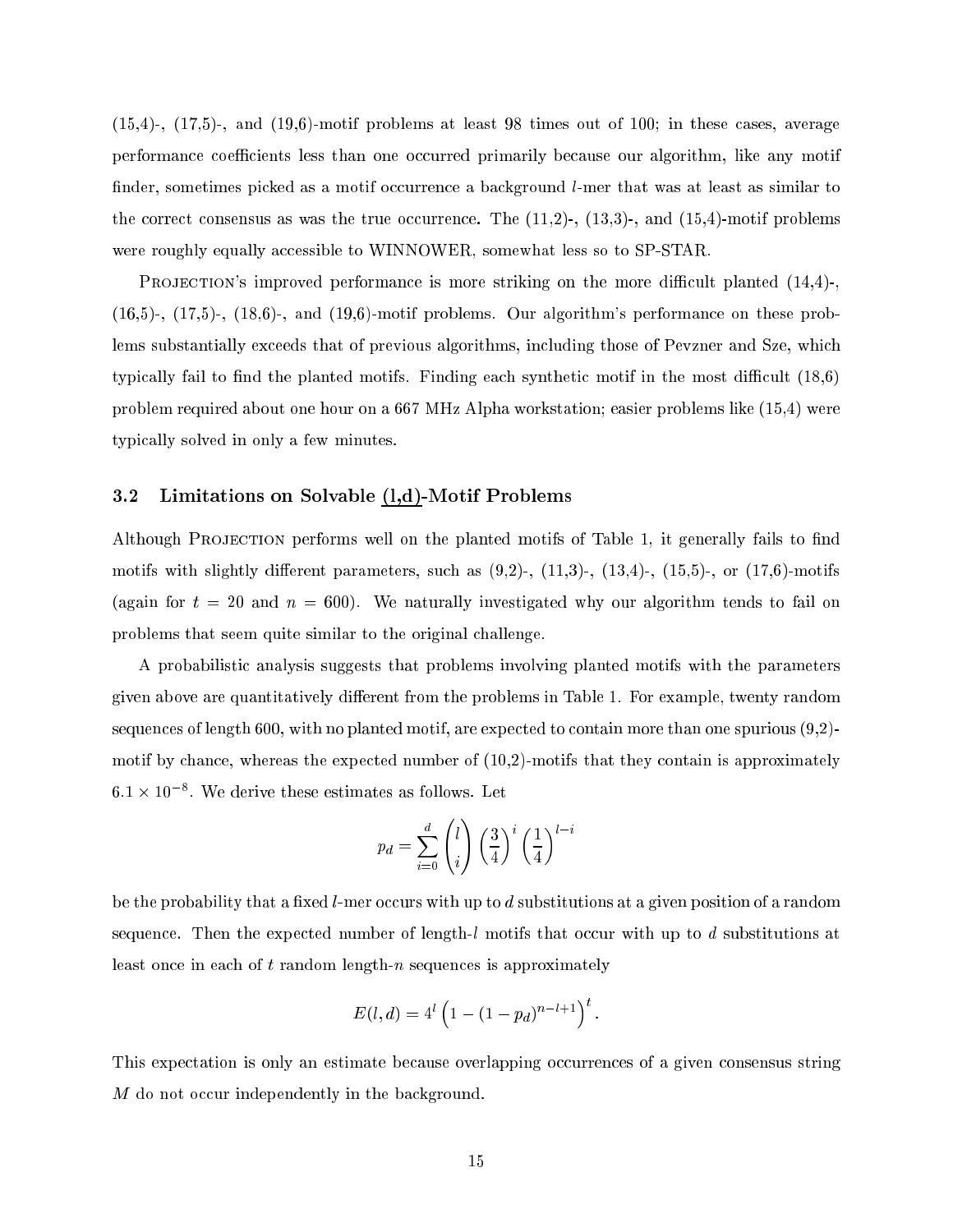Table 2 lists relevant values of  $E(l, d)$  and  $E(l + 1, d)$  for comparison. In each line of the table, the expected number of spurious  $(l, d)$ -motifs is around 1-5, whereas the expected number of spurious  $(l + 1, d)$ -motifs is negligible. We therefore expect that on the specified  $(l, d)$ -problems. PROJECTION, or for that matter any other algorithm, is likely to report a spurious motif as good as the planted motif, even if it usually succeeds on the corresponding  $(l+1, d)$ -motif problems. Table 2

The values  $E(l, d)$  in Table 2 are only estimates of the expectations, which we do not know here how to compute precisely. However, we do know from an exhaustive enumeration of 9-mers and an exact calculation of their probabilities in twenty random 600-mers that the expected number of spurious  $(9,2)$ -motifs is 1.621. (The probability calculation was done using an algorithm described in (Tompa, 1999, Section 3.1).) Thus, the estimates may not be too inaccurate in practice. Such an exhaustive analysis for much greater values of  $l$  is unfortunately computationally impractical.

To further corroborate our analysis, we ran PROJECTION on sets of twenty random instances of the planted  $(l, d)$ -motif problems of Table 2 generated as described in the previous section. The algorithm's performan
e on these sets is also reported in Table 2, in
luding the average performan
e coefficient, the number of problem instances in which the correct consensus was found, and the number of instances where we instead found a spurious  $(l, d)$ -motif appearing in all twenty input sequences. Where PROJECTION failed to find either the correct or an equally good spurious motif, it found a motif (again not the planted one) occurring in nineteen of the twenty input sequences. These experiments provide further evidence that the  $(l, d)$ -motif problems that PROJECTION consistently fails to solve are fundamentally less tractable because they contain spurious motifs that are as well onserved as, and hen
e annot be distinguished from, the planted motif.

#### 3.3 Performan
e vs. Ba
kground Base Distribution

Real biosequences frequently have base compositions different from the equal base frequencies used in the experiments of Section 3.1. We therefore tested the performance of PROJECTION on synthetic motif-finding problems with background sequences of varying composition. These problems were constructed and solved identically to those of Section 3.1, except that we chose a background  $G + C$  fraction  $\theta_{GC}$ , then generated the background sequence from a distribution with  $Pr[G] = Pr[C] = \theta_{GC}/2$  and  $Pr[A] = Pr[T] = (1 - \theta_{GC})/2$ . We continued to generate planted motifs from a distribution with equal base frequencies.

Figure 2 shows the performance of PROJECTION on both  $(15,4)$ - and more challenging  $(14,4)$ motifs at different background compositions. The algorithm's performance, as measured by the

16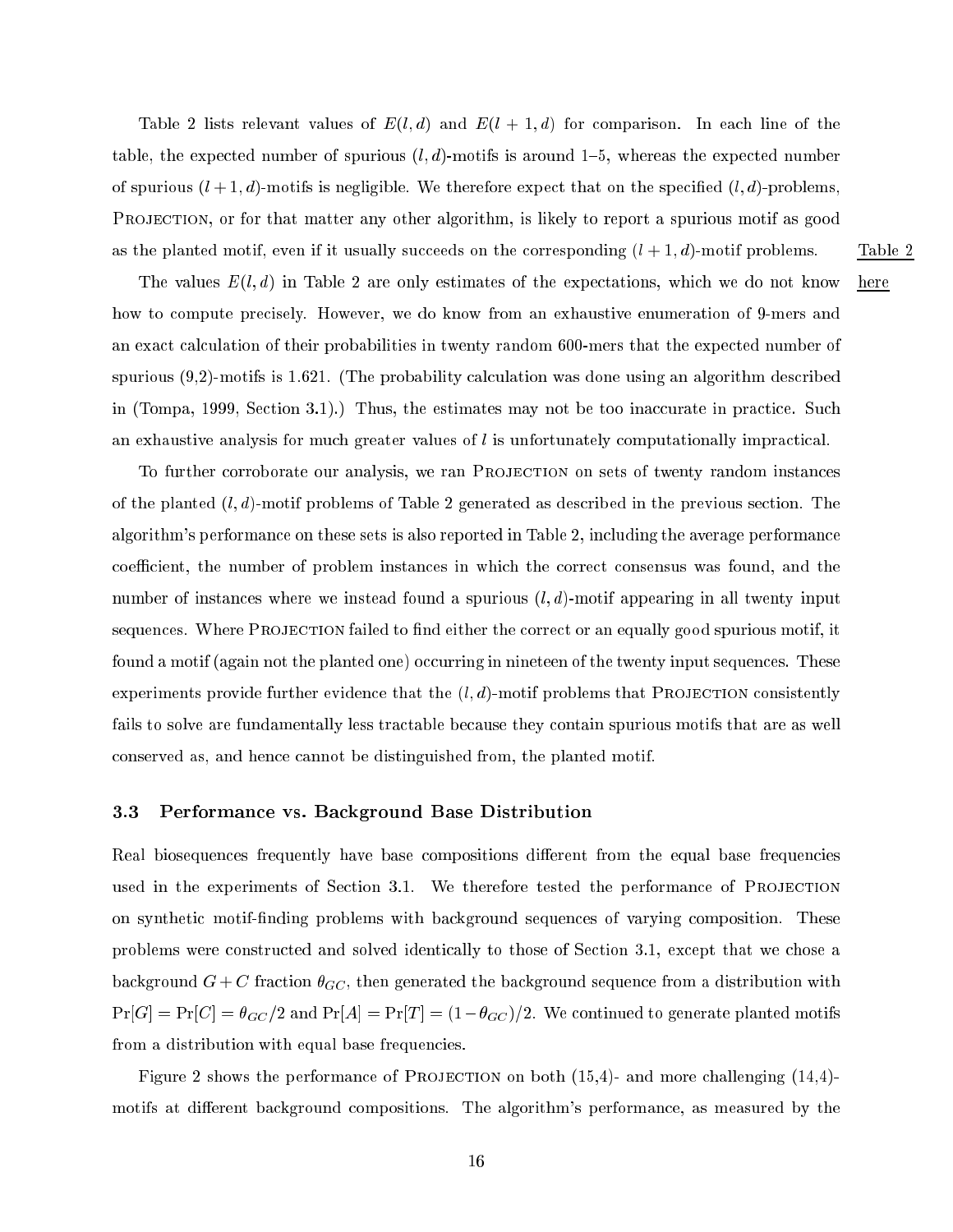average performance coefficient, was not significantly changed on  $(15,4)$ -motifs down to  $35\%$   $G+C$ and on (14,4)-motifs down to  $40\%$   $G + C$ . Below these thresholds, recovery of the motif drops off precipitously, with average performance coefficients below 0.1 occurring at 35%  $G + C$  for (14,4)motifs and 25%  $G + C$  for (15,4)-motifs.

The major performance drops for highly biased  $G + C$  contents occur because a biased background is more likely to produce problem instances that, like those of Section 3.2, by chance contain spurious motifs at least as good as the planted motif. In support of this claim, we observe that in every problem instance with 35% or lower  $G + C$  where the algorithm failed to find the planted motif, it found a collection of twenty  $l$ -mers that were at least as well conserved. For  $(14,4)$ -motifs in particular, this behavior is radically different from the normal failure mode at  $45\%$  and  $50\%$  $G+C$ : of the roughly 15% of trials that failed at these  $G+C$  contents, none found a spurious motif as well-conserved as the planted one. This observed shift from finding suboptimal motifs to finding spurious but optimal motifs provides strong empirical evidence for the high frequency of spurious motifs at more biased  $G + \mathbb{C}$  contents.

We conclude that the performance of the PROJECTION algorithm on sequences of biased  $G + C$ ontent is limited primarily by the appearan
e of spurious motifs as good as the planted motif. In the absence of such spurious motifs, PROJECTION's ability to find the planted motif is robust to moderate changes in  $G + C$ . Figure 2

here

#### 3.4 Performan
e vs. Ba
kground Sequen
e Length

We tested PROJECTION's ability to handle increasingly noisier problems by finding planted motifs in increasingly large amounts of background sequence. Longer backgrounds contain more random lmers similar to real motif occurrences, as well as more collections of *l*-mers almost as well-conserved as the true motif. Both phenomena increase the chance that local search will terminate at a suboptimal local maximum instead of finding the true motif.

Figure 3 shows the performance of PROJECTION on  $(15,4)$ - and  $(14,4)$ -motifs for background lengths ranging from  $n = 600$  to  $n = 2000$ . Other than the increased length n, problem instances were generated identically to those of Section 3.1. All experiments used the parameters given in Table 1 for (15,4)- and (14,4)-motifs. In these experiments, we retained the projection size  $k = 7$ at all lengths, even though for backgrounds longer than 800 bases, setting  $k = 7$  causes the average bucket size to exceed one *l*-mer. Setting  $k = 8$  would have kept the average bucket size below one but would have required an order of magnitude more iterations  $(m = 1987$  for  $(15.4)$  and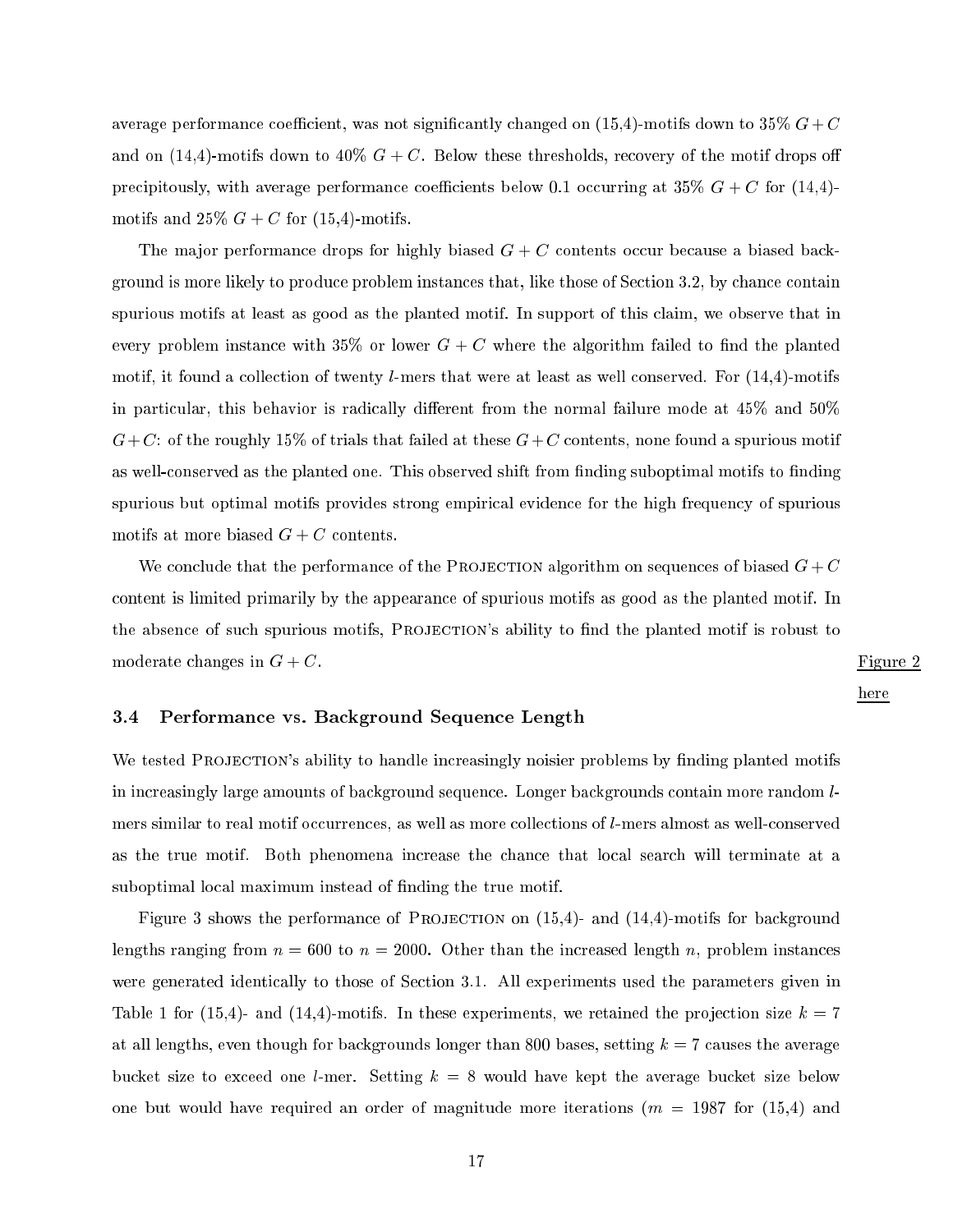$m = 14860$  for  $(14.4)$  to maintain a 95% probability of producing a planted bucket with at least  $s = 4$  occurrences of the motif. Figure 3

PROJECTION's performance on (15,4)-motifs degraded gracefully with increasing length, from here an average performance coefficient of 0.93 for  $n = 600$  to 0.53 at  $n = 2000$ . As predicted, some of the decay could be attributed to failures to find the planted motif at all (in 32 of 100 problem instances for  $n = 2000$ , while the rest was attributable to admixture of background *l*-mers into otherwise orre
t motifs. The omplete failures were onsistent with a proliferation of suboptimal local maxima. For example, at  $n = 2000$  the failed problem instances all vielded spurious (15.4)motifs with sixteen to eighteen occurrences, which by the estimates of Section 3.2 are expected to occur frequently by chance at this background size.

Finding (14,4)-motifs proved much harder at increased sequence lengths. The algorithm's ability to find the planted motif degraded more rapidly, from an average performance coefficient of 0.72 at  $n = 600$  to 0.17 at  $n = 1400$ . Again, the frequent appearance of spurious motifs with sixteen or seventeen occurrences arose concurrently with the failure of local search. However, as the ba
kground length in
reased to 1000 bases and beyond, an in
reasing fra
tion of failures were again attributable to the presence of spurious  $(14,4)$ -motifs with a full twenty occurrences. By  $n = 1400$ , such spurious motifs accounted for nearly half of all observed failures, compared to none at  $n = 800$ . Again, this behavior provides empirical evidence that the performance of PROJECTION is in part limited by the in
reasing frequen
y of spurious motifs in longer ba
kgrounds.

Increased length testing is useful not only to determine the absolute performance of PROJECtion but also to ompare its performan
e to that of previous algorithms, in
luding the spe
ialized methods of Pevzner and Sze. Previous motif finders usually fail to find  $(15,4)$ -motifs when  $n=1000$ , exhibiting a performance coefficient of 0.23 or less (Pevzner and Sze, 2000, Table 1). Only WIN-NOWER, a non-local-search-based motif finder, maintains an average performance coefficient of at least 0.8 at this background size, and that only with parameter  $k = 3$ . PROJECTION's comparatively high performance, even for  $n = 2000$ , again demonstrates the power of augmenting ordinary lo
al sear
h with intelligent initialization.

#### 3.5 Transcription Factor Binding Sites

To test PROJECTION on realistic biological data, we used it to find known transcriptional regulatory elements upstream of eukaryotic genes. We examined orthologous sequences from a variety of organisms taken from regions upstream of four types of gene: preproinsulin, dihydrofolate re-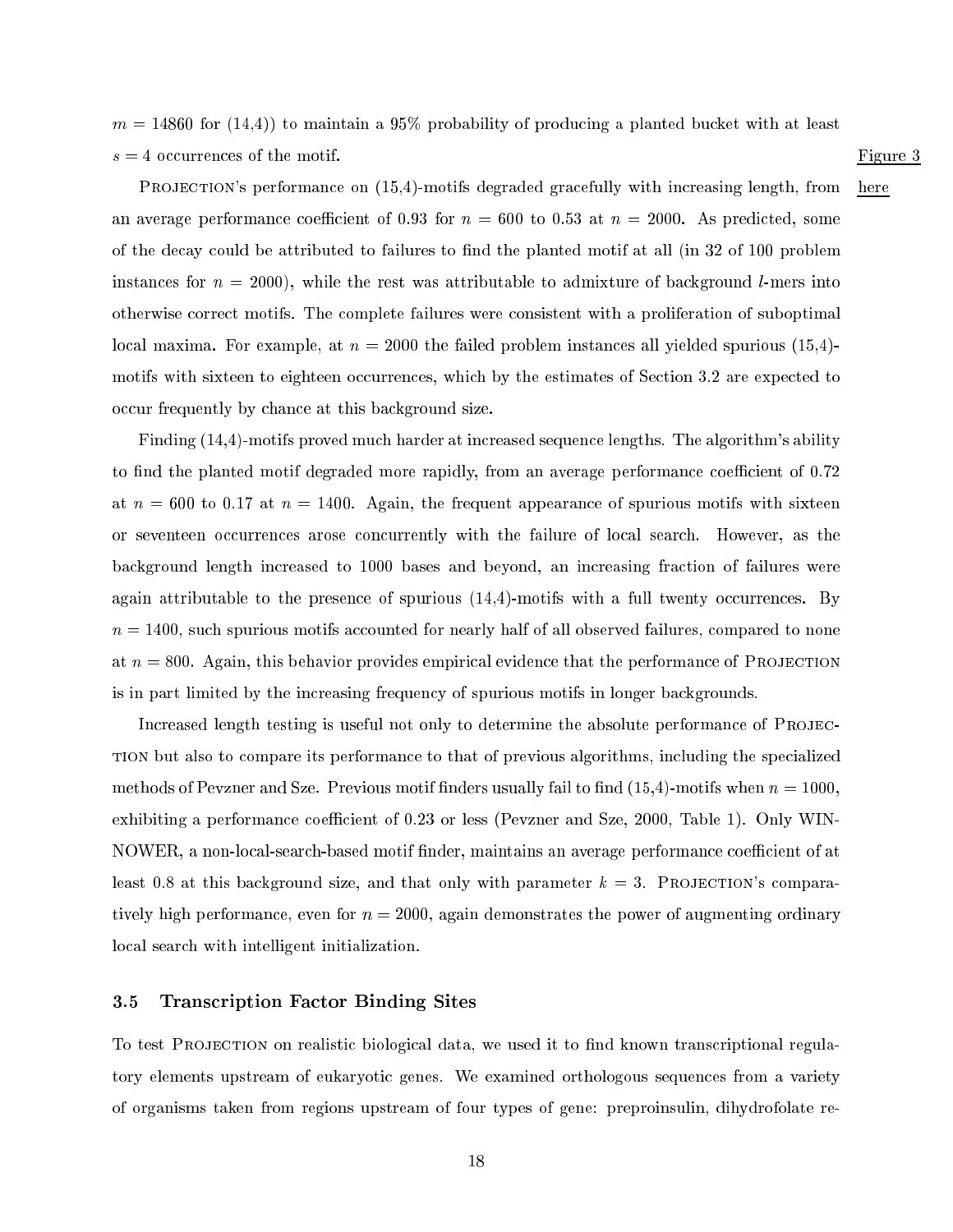ductase (DHFR), metallothioneins, and c-fos<sup>2</sup>. These sequences are known to contain binding sites for specific transcription factors. We also tested a collection of promoter regions<sup>3</sup> from the yeast S. cerevisiae that are known to contain a common cell-cycle-dependent promoter, the ECB element (McInerny et al., 1997).

The motifs in these data sets are much better conserved than those in our synthetic problem instances, with little variation and a structure more like the simple motif A of Figure 1 than like the more subtle **B**. In general, we have been unable to locate published examples of biological motifs as subtle as those of Section 3.1, but the dearth of such examples need not imply that subtle motifs do not exist biologically. Motifs like those in the planted  $(l, d)$  model are inaccessible to existing computational search techniques, and a high degree of conservation is necessary to detect a motif at all given only four or five occurrences. For example, a  $(15,4)$ -motif occurring only five times with uniformly distributed mutations would be statistically meaningless in a background like those of our promoter data sets. Many published motifs were likely inferred using few enough sequences that a subtle  $(l, d)$ -motif would have been impossible to detect.

In all experiments, we set  $l = 20$  and  $d = 2$  to reflect the approximate lengths and degrees of conservation of published motifs. Following the rule of Section 2.2 that we should choose  $k$ large enough to achieve less than one expected background  $l$ -mer per bucket, we chose a uniform projection size  $k = 7$  for all experiments. Because the inputs contained only 4-5 sequences, we set a smaller than usual bucket size threshold  $s = 3$  so as not to demand that all motif occurrences in the input end up in one bucket. We note that the parameters that generated the results reported here were chosen a priori without prior experimentation on these data sets; subsequent testing with slightly different parameters suggests that our results are robust to small changes in l and k. Given the high expected amount of conservation and the low size threshold, the numbers of iterations m computed from Equation  $(1)$  proved quite small, requiring only a few seconds' running time. Motifs were scored by likelihood ratio score as described in Section 2.3.

Table 3 gives for each experiment the consensus strings of the highest-scoring motifs found by PROJECTION, along with published motifs that closely match substrings of these consensuses. For experiments listing multiple motifs, the first motif listed is the one of highest score. The locations of motif occurrences were not known a priori, so we do not give performance coefficients. Analysis

<sup>&</sup>lt;sup>2</sup>Sequences were kindly provided by M. Blanchette; see (Blanchette, 2001) for a list of organisms used and an alternative approach to finding motifs in these sequences.

<sup>&</sup>lt;sup>3</sup>Genes used: SWI4, CLN3, CDC6, CDC46, and CDC47.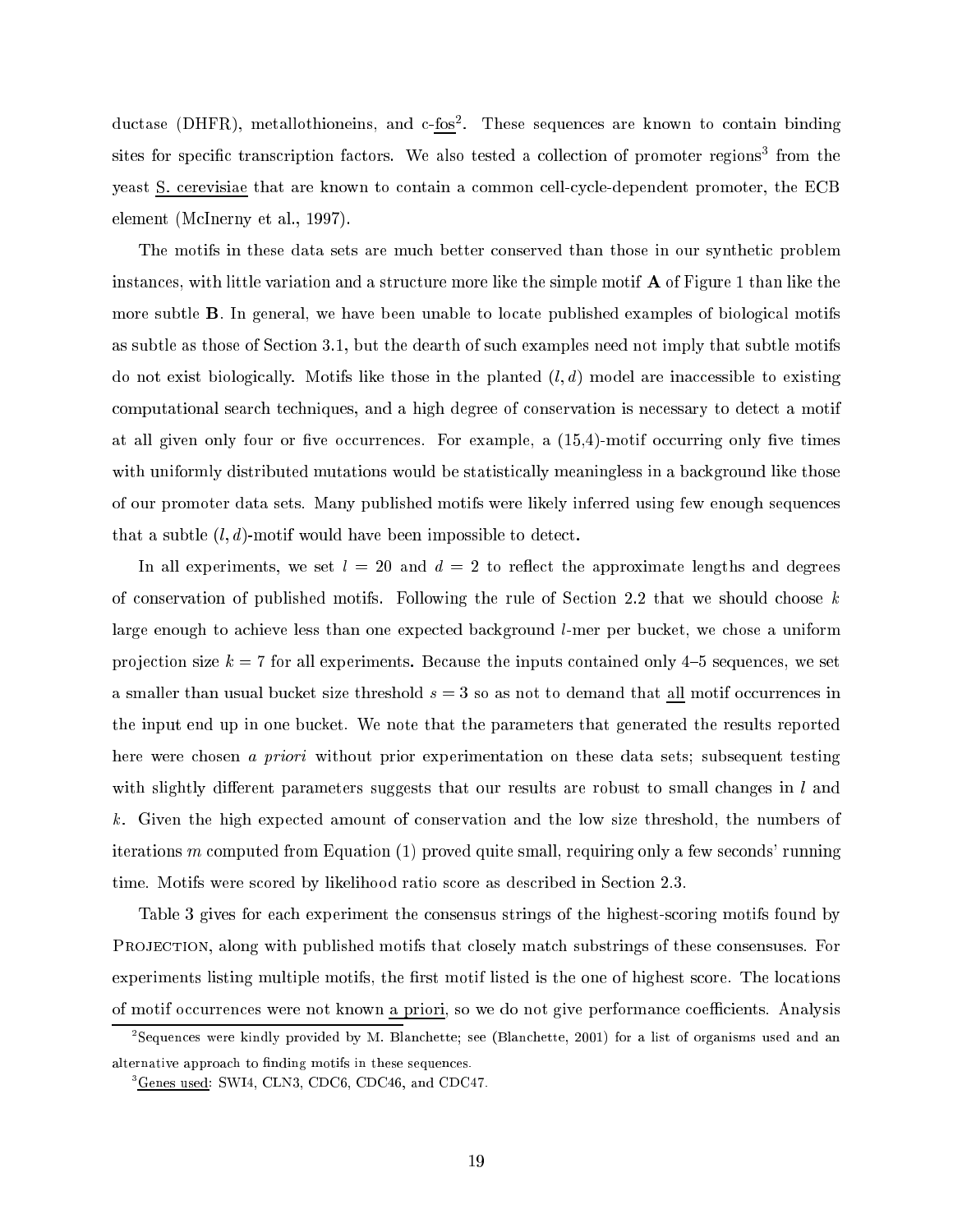of the preproinsulin promoter region yielded a motif known from the TRANSFAC database (Wingender et al., 1996), while the other four experiments all produ
ed motifs orresponding to experimentally verified transcription factor binding sites (see Table 3). Table 3

In cases where a data set contained several distinct known binding sites, we attempted to find here additional motifs beyond that of highest score. To find multiple motifs, we masked the motif of highest score, replacing each base in its occurrences with X, then reran the motif finder on the masked sequences. This procedure proved effective in finding the additional documented motifs listed in Table 3. In the preproinsulin data, the second motif found contained the well-known CT-II promoter element (Boam et al., 1990), while the se
ond and third motifs from the metallothionein data respectively contained the MREd and MREf promoter elements of (Andersen et al., 1987).

In addition to the promoter sequences listed in Table 3, we ran PROJECTION on a set of twenty 1000-base C. elegans promoter regions containing the "X box" motif RYYNYYATRRNRAC, the target site for the DAF-19 transcription factor (Swoboda et al., 2000). The genes from which these sequences are taken were chosen by P. Swoboda (personal communication) because their expression is likely regulated by DAF-19. Some genes exhibit empiri
al eviden
e of su
h regulation, while the remainder were chosen because they exhibit an occurrence of the X box motif between 50 and 300 bases upstream of the translation start site.

The X box looks somewhat more like the subtle motifs for which PROJECTION was designed. Only four of the fourteen positions in the motif are perfectly conserved across all twenty occurrences; of the remaining positions, one is poorly onserved, while the rest exhibit a strong preferen
e for either purine or pyrimidine, with one base appearing in  $13-19$  occurrences. PROJECTION easily found nineteen of twenty known motif occurrences (performance coefficient 0.90) using parameters  $l = 14, d = 2, k = 8, m = 6, \text{ and } s = 4$ ; again, further experimentation suggested that the algorithm's performan
e was not highly sensitive to the exa
t parameters used. The twentieth annotated occurrence was not found, but the *l*-mer reported by PROJECTION had a higher likelihood ratio than the annotated occurrence and, based on its position in the sequence, could conceivably be a second occurrence of the X box site.

Although the motifs we found are not particularly subtle and indeed have previously been found by existing methods (Blan
hette, 2001), the results of these experiments are noteworthy for two reasons. First, we achieved good performance even with a fairly primitive refinement strategy that did not include, e.g., score corrections for motif length or iteration of EM to convergence. We expect that random projection would yield even better performance if adjoined to a more sophisticated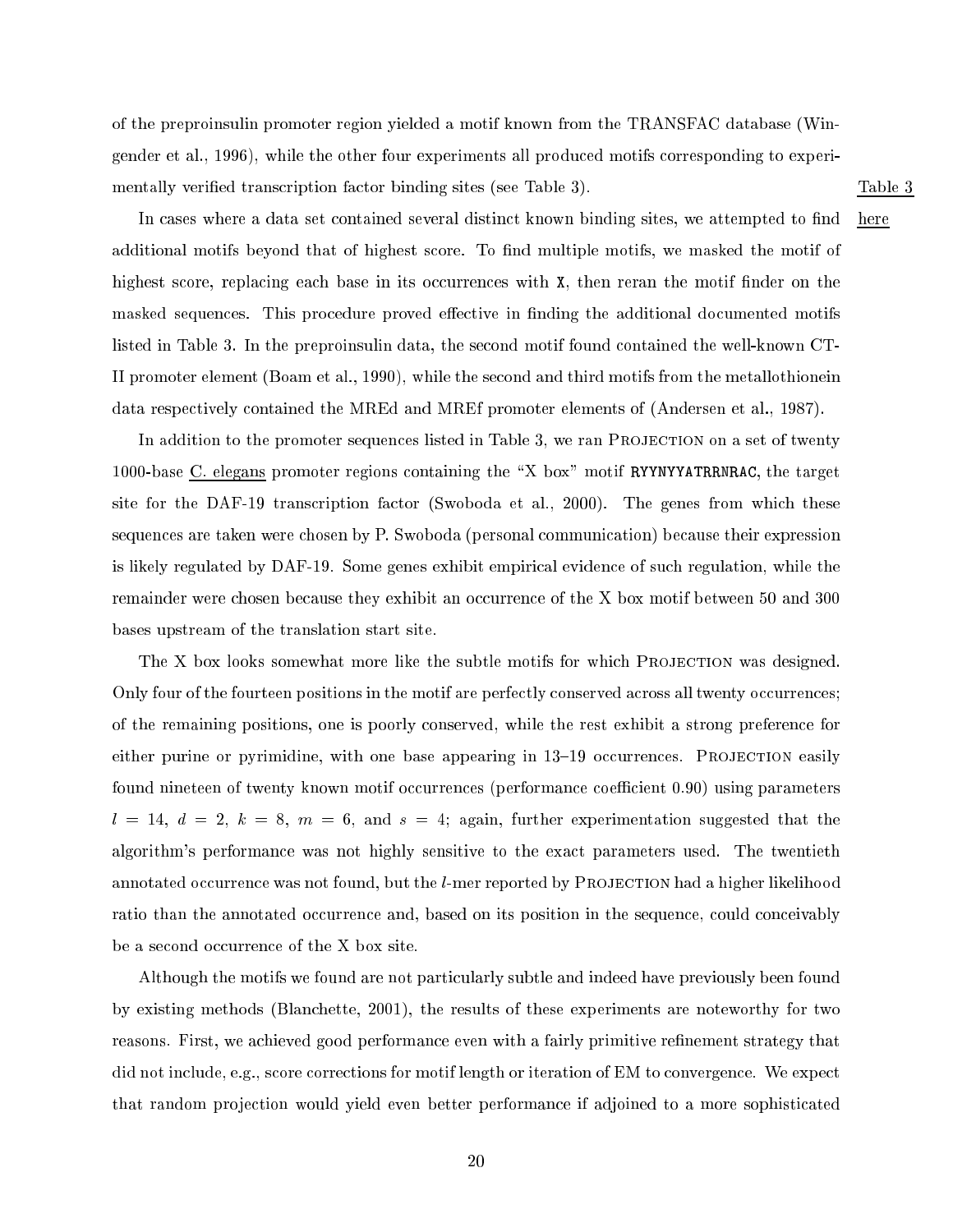local search procedure. Second, because PROJECTION selectively samples good starting points for local search, it uses fewer restarts than the usual approach of starting from each *l*-mer in the input in turn. As shown in Table 3, the number of starting points in the various experiments ranged from  $22\%$  to  $75\%$  of the input sequence length  $-$  substantially fewer than the number of starts required with the usual search initialization. For the X box, the number of starts was 2832, just 14% of the input length. Moreover, the reported motifs were invariably found during several different iterations, so we could have been even more aggressive in reducing  $m$  and therefore the number of starts. Future work should determine how aggressively m can be reduced for "easy" motifs like those of this section without sacrificing sensitivity.

#### 3.6 Ribosome Binding Sites

To test PROJECTION's robustness on a very different sort of biological example, we applied it to the problem of finding prokaryote ribosome binding sites. A ribosome binding site problem instance consists of thousands of short DNA sequences  $(n = 20)$  taken from just upstream of the translation start site of each of an organism's genes. The goal is to identify the site  $(l \approx 6)$  at which the 16S rRNA of the ribosome binds to mRNAs trans
ribed from the genes. It is known that this binding site is approximately complementary to a short sequence near the 3-end of the 16S rRNA (Kozak, 1983).

The ribosome binding site problem poses challenges to PROJECTION not encountered in previous sections. First, because of incorrect gene annotation and other limitations, only a fraction of the sequen
es in any problem instan
e a
tually ontain a ribosome binding site. To model this phenomenon, we set  $\hat{t} = t/3$  in Equation (1) when determining the number of iterations to perform. Second, the total amount of sequence in this problem is sufficiently large that we cannot choose  $k$ to simultaneously satisfy  $k < l - d$  and achieve a contamination threshold of fewer than tens or hundreds of background *l*-mers. Instead, we set  $k = l - d - 1$ , as large as possible, and set the bucket size threshold  $s$  to twice the average bucket size  $t(n-l+1)/4^k$ . This bound should on average select buckets in which motif occurrences (which are numerous in these examples) outnumber background l-mers, that is, buckets with more signal than noise. Because prokaryote genomes often have highly biased composition, some buckets may still be much larger than the threshold s, but these buckets are discarded by the Poisson filtering heuristic described in Section 2.2.

For all ribosome binding site experiments, we chose  $l = 6, d = 1$ , and projection size  $k = 4$ . Table 4 shows the problem sizes t, thresholds s, and numbers of iterations m for each experiment.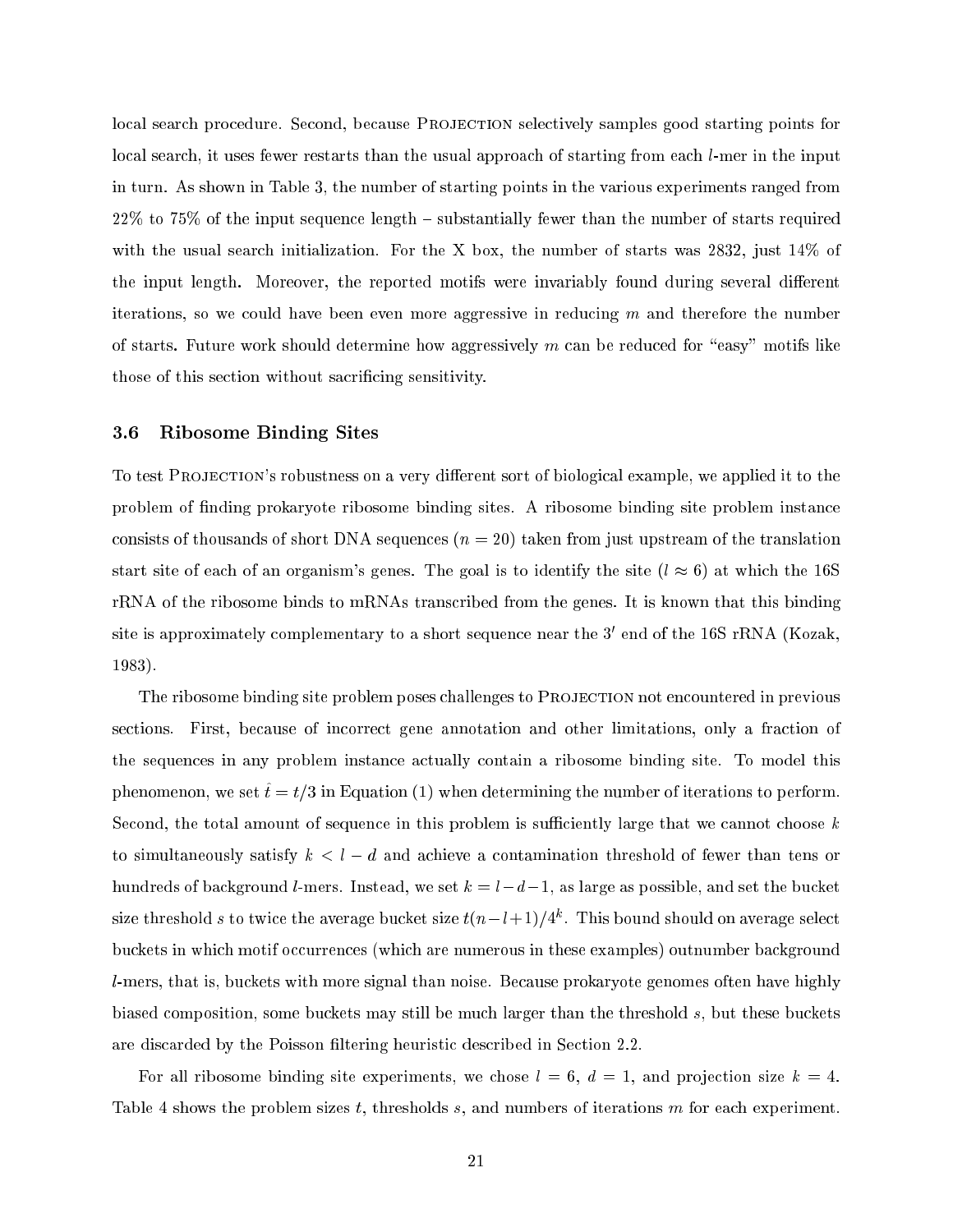Again, these values were chosen without prior experimentation on the data set. The motif predicted by PROJECTION is shown in the column labeled "Motif." Each experiment finished in under three minutes on an 800 MHz Intel Pentium III workstation. Table <sup>4</sup>

Although random projection continued to perform well in choosing appropriate starting points here for refinement, the very different features of the ribosome binding site problems compared to the other motif finding examples described here exposed the limitations of our simple refinement procedure, forcing us to make a somewhat ad hoc modification to it. In particular, likelihood ratio scoring favored motifs with unusual nucleotide composition (e.g. TCAGGA for E. coli), even if they were relatively infrequent in the input, while combinatorial refinement as described in the last paragraph of Se
tion 2.3 hose very ommon strings without regard for the unusualness of their omposition  $(e.g.$  TAAAAT for T. maritima). Each of these problems with refinement afflicted roughly half the examples tested; in each case, the known ribosome binding site motif was found but no longer received the highest score and so was not reported. In an effort to compromise between the importance of high frequency and meaningful composition, we ultimately altered our refinement strategy by choosing the motifs in Table 4 using  $\sigma$  scoring but without performing combinatorial refinement after expe
tation maximization.

We believe that the difficulties we encountered in refining candidate motifs in ribosome binding site problems stems from the fact that our motif model does not properly account for sequences lacking an occurrence of the motif. Scoring by likelihood is a common and well-founded technique, but by choosing an occurrence from every input sequence, we include a large number of background l-mers that orrupt the onsensus reported for the motif. Our solution to this problem, though effective, remains ad hoc. A future version of PROJECTION should instead incorporate refinement based on a probabilistic motif model that accounts for sequences with no motif occurrence, in parti
ular the ZOOPS model (Bailey and Elkan, 1995) used by MEME.

Many pieces of evidence corroborate the ribosome binding site motifs predicted by PROJECTION. The first is the complementarity of these moths to the 30 end of the 16S rRNA sequences (with the possible exception of H. influenzae), as shown in Table 4. More corroboration follows from the well-known fa
t that in many ba
teria, the binding site for the 16S rRNA during translation initiation is the Shine-Dalgarno sequence **AAGGAGG** or a large substring of it (Kozak, 1983; Lewin, 1997). The reported motifs for the four bacteria in Table 4 agree quite well with this sequence. In archaea such as M. Jannaschii, the 30 end of the 16S rKIVA is missing a few terminal nucleotides compared to the bacterial rRNA sequences, and the 16S rRNA binding site is instead AGGTGAT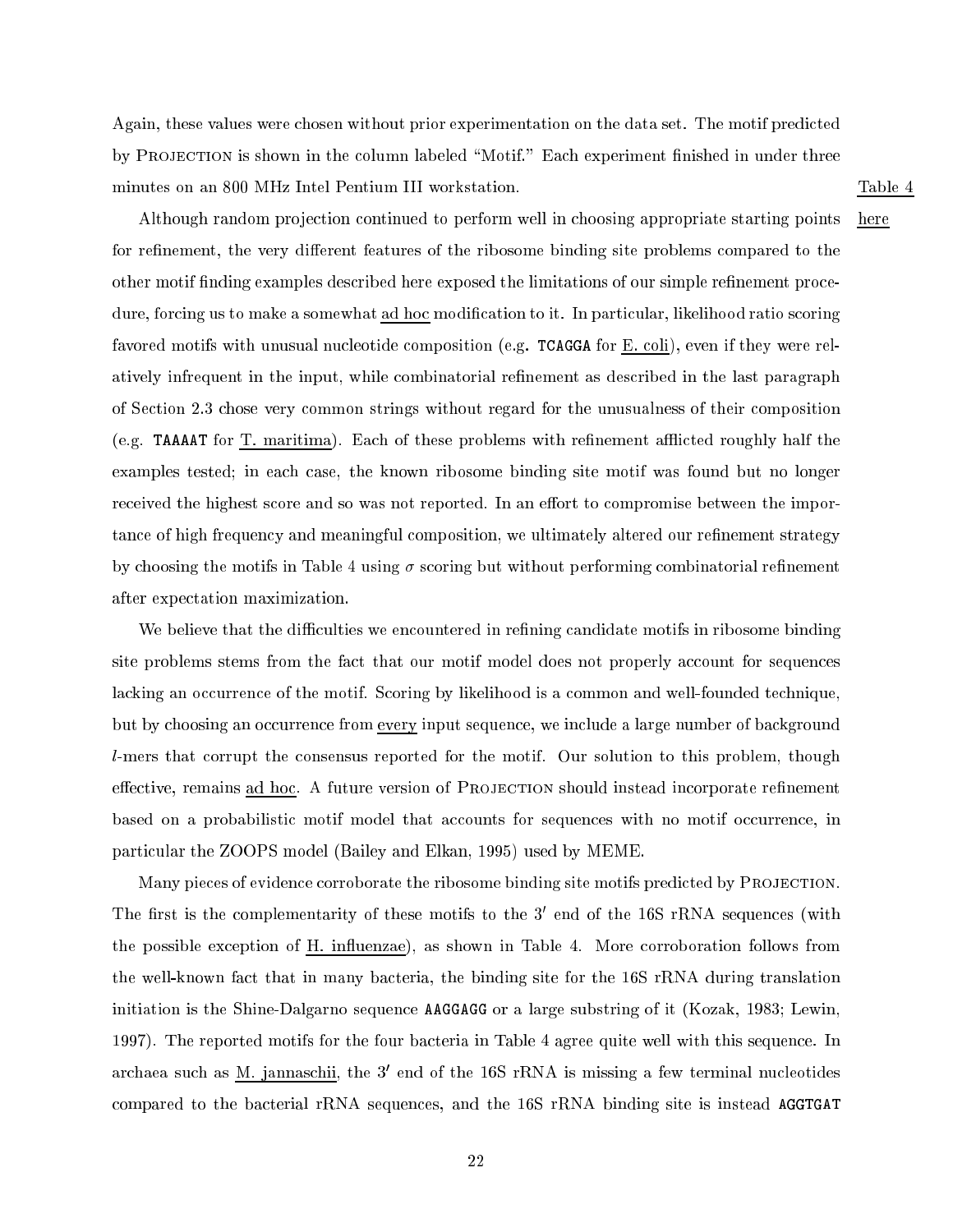or a large substring of it (Woese, personal ommuni
ation). Hayes and Borodovsky (Hayes and Borodovsky, 1998) dis
overed the motif GGTGA in M. jannas
hii using a Gibbs sampler, and Tompa (Tompa, 1999) dis
overed similar binding sites in both this and three other ar
haeal genomes.

Tompa used a very different enumerative statistical algorithm to solve the ribosome binding site problem, ranking motifs by their *z*-scores. All the motifs found by PROJECTION are in good agreement with the highest-s
oring motifs that his algorithm reported. For example, the last olumn of Table 4 shows for ea
h problem instan
e the pentamer motif, allowing no substitutions, with highest z-score. Note the strong overlap between each of these 5-mers and the corresponding PROJECTION prediction.

Randomization is not strictly necessary to find good starting points for refinement in the ribosome binding site problem. There are only fifteen different projections of a hexamer into four dimensions, so one could efficiently test all possible projections rather than picking them at random. Indeed, because the embedded motifs are so short, this particular problem has been addressed enumeratively without resorting to iterative search techniques at all (Tompa, 1999). The significance of our ribosome binding site results is rather to show that PROJECTION is capable of solving motif-finding problems that are quite different both from the typical applications of Section 3.5 and from the formal motif model for whi
h it was designed.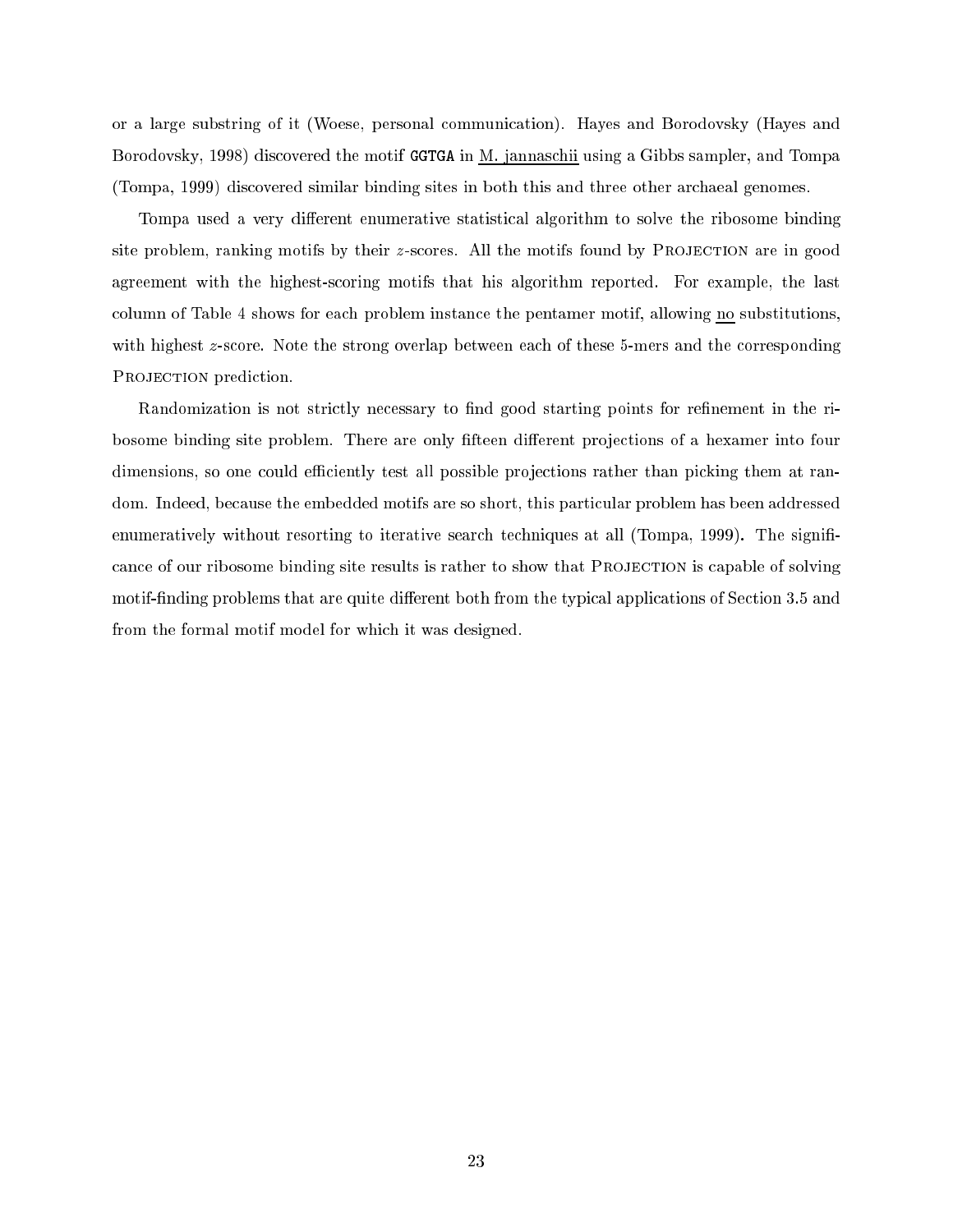#### Conclusions and Future Extensions  $\overline{4}$

We have described PROJECTION, a new algorithm for finding motifs based on random projection. PROJECTION was designed to efficiently solve problems from the planted  $(l, d)$ -motif model, which it does more reliably and for substantially more difficult instances than previous motif finding algorithms. PROJECTION is robust to changes in background sequence composition and, to some extent, to long background sequences that create noisier motif finding problems. For  $t = 20$  and  $n = 600$ , our algorithm achieves performance close to the best possible, being limited primarily by the statisti
al onsiderations of Se
tion 3.2.

Despite its development in a particular formal model, PROJECTION performs well on real biologi
al motif nding problems, even ases as dissimilar from the model as the ribosome binding site problem. As a general sampling technique for initializing local search, our method can extend a variety of existing motif finding algorithms, both increasing their sensitivity to difficult motifs and reducing the number of searches required to find easier motifs. Even so, we continue to seek biological motifs that are more subtle than those described in Sections 3.5 and 3.6.

We intend to improve our implementation of PROJECTION to incorporate additional features common to practical motif-finding algorithms. Basic improvements include a complexity correction that would allow predicting the length of the motif, as well as extending EM refinement to handle sequences with multiple motif occurrences or, as discussed in Section 3.6, sequences with no occurren
e at all. Moreover, while EM uses a probabilisti motif model, the analysis that parameterizes PROJECTION is based on a simpler consensus model. Extending our analysis to more general motif models, besides being of theoretical interest, might enable more intelligent parameter choices for easy motifs like those of Section 3.5, allowing us to reduce the number of iterations performed.

A major open question is how to extend PROJECTION to find motifs whose occurrences contain insertions and deletions with respe
t to the onsensus as well as substitutions. A general extension seems extremely difficult, both because random projection depends on sampling corresponding positions from each *l*-mer in the input and because the probabilistic model used by refinement only permits substitutions. The latter problem is hara
teristi not only of our method but also of many other popular motif finders. A simpler extension that has proven more tractable in practice (Cardon and Stormo, 1992; Sinha and Tompa, 2000; Marsan and Sagot, 2000) is to handle motifs with one or a few variable-length spacers. The dimeric structure of many transcription factors suggests that motifs with one central spacer, as occur in e.g. S. cerevisiae and E. coli, are a biologically common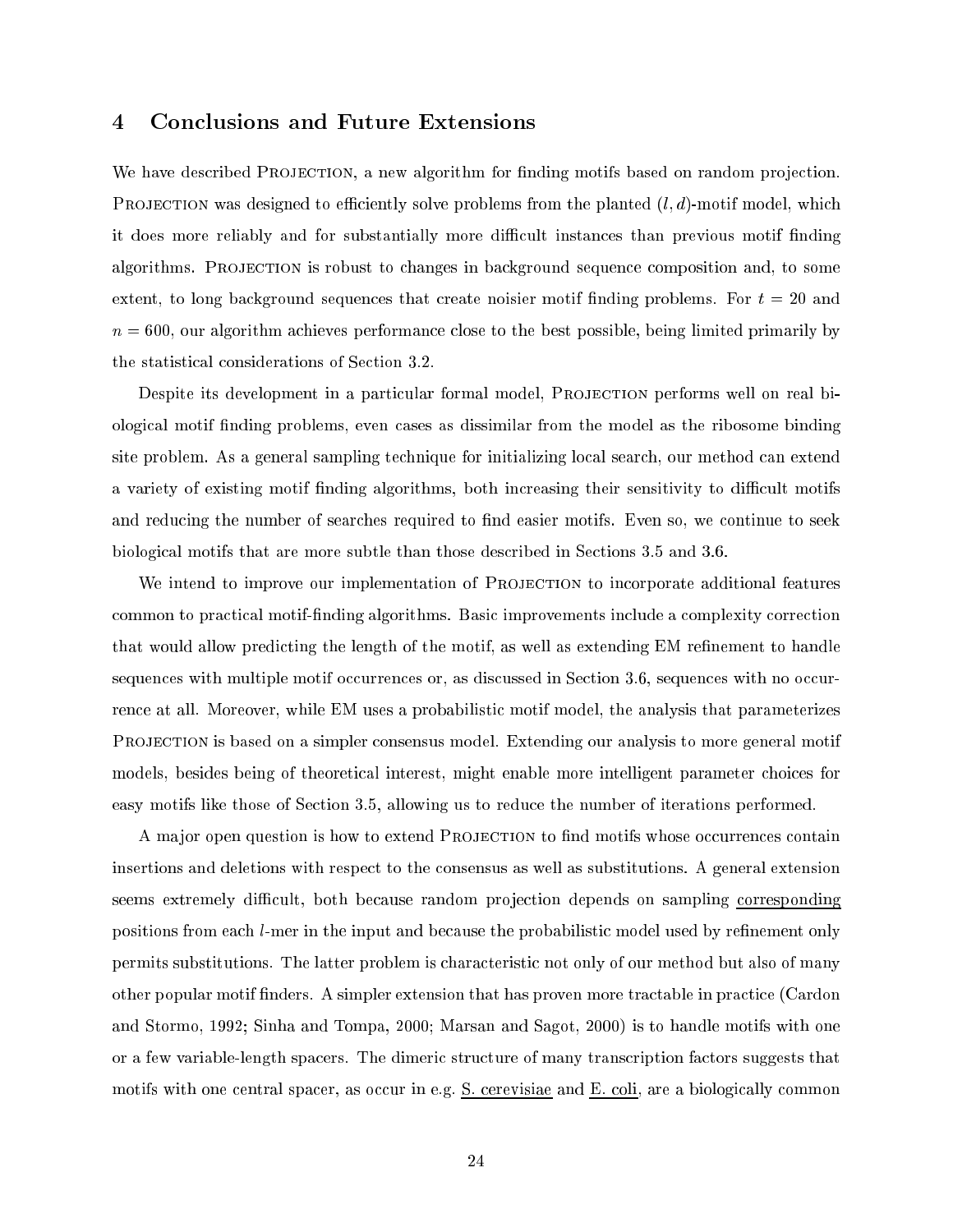ase worth addressing in our algorithm.

### **Acknowledgments**

We thank Pavel Pevzner and Sing-Hoi Sze for providing the performance coefficients given in Table 1 for their algorithms and for the Gibbs sampler. Thanks are also due to Mathieu Blan
hette for collecting the orthologous promoter sequences used in Section 3.5, to Peter Swoboda for information on the X box motif, and to our anonymous referees for suggesting enhancements and clarifications to the paper. This work was supported in part by a Fannie and John Hertz Foundation Fellowship and in part by the National S
ien
e Foundation under grant DBI-9974498.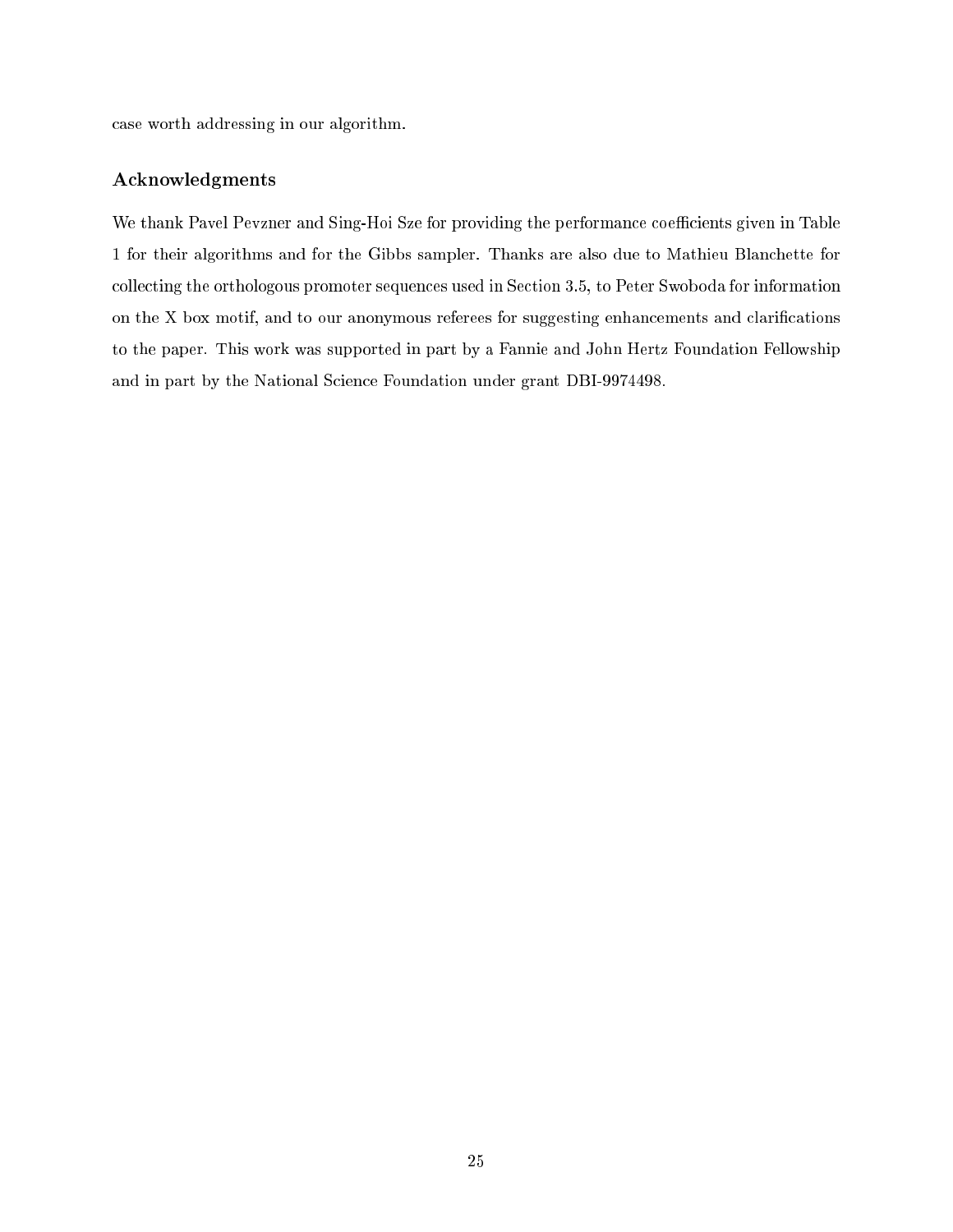## References

- Andersen, R. D., Taplitz, S. J., Wong, S., Bristol, G., Larkin, B., and Herschman, H. R. 1987. Metaldependent binding of a factor in vivo to the metal-responsive elements of the metallothionein 1 gene promoter. Molecular and Cellular Biology 7, 3574–81.
- Bailey, T. L. and Elkan, C. 1995. Unsupervised learning of multiple motifs in biopolymers using expectation maximization. Machine Learning 21, 51-80.
- Blanchette, M. 2001. Algorithms for phylogenetic footprinting. In RECOMB01: Proceedings of the Fifth Annual International Conference on Computational Molecular Biology, 49–58. Montreal. Canada.
- Blanchette, M., Schwikowski, B., and Tompa, M. 2002. Algorithms for phylogenetic footprinting. To appear in Journal of Computational Biology.
- Boam, D. S. W., Clark, A. R., and Docherty, K. 1990. Positive and negative regulation of the human insulin gene by multiple trans-acting factors. Journal of Biological Chemistry 265, 8285-96.
- Bourgain, J. 1985. On Lipschitz embedding of finite metric spaces in Hilbert space. Israeli Journal of Mathematics 52, 46-52.
- Brāzma, A., Jonassen, I., Vilo, J., and Ukkonen, E. 1998. Predicting gene regulatory elements in silico on a genomic scale. Genome Research 15, 1202–15.
- Buhler, J. 2001. Efficient large-scale sequence comparison by locality-sensitive hashing. Bioinformatics 17, 419-28.
- Cardon, L. R. and Stormo, G. D. 1992. Expectation maximization algorithm for identifying proteinbinding sites with variable lengths from unaligned DNA fragments. Journal of Molecular Biology 223, 159-70.
- Dempster, A. P., Laird, N. M., and Rubin, D. B. 1977. Maximum likelihood from incomplete data via the EM algorithm. Journal of the Royal Statistical Society 39, 1-38.
- Duda, R. O. and Hart, P. E. 1973. Pattern Classification and Scene Analysis. John Wiley & Sons.
- Fraenkel, Y. M., Mandel, Y., Friedberg, D., and Margalit, H. 1995. Identification of common motifs in unaligned DNA sequences: application to Escherichia coli Lrp regulon. Computer Applications in the Biosciences 11,  $379-87$ .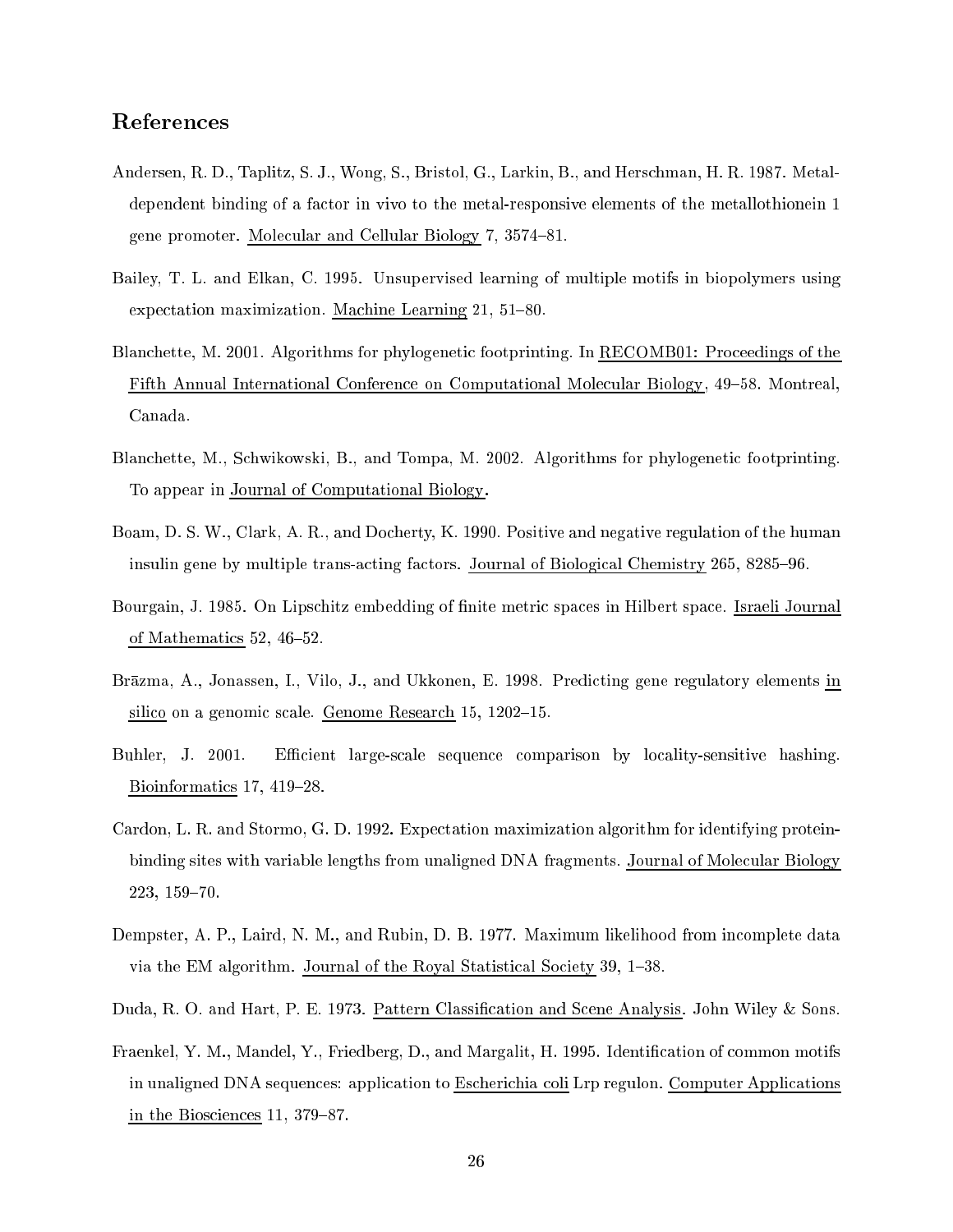- Galas, D. J., Eggert, M., and Waterman, M. S. 1985. Rigorous pattern-recognition methods for DNA sequences: Analysis of promoter sequences from Escherichia coli. Journal of Molecular Biology 186, 117-28.
- Gionis, A., Indyk, P., and Motwani, R. 1999. Similarity search in high dimensions via hashing. In Proceedings of the 25th International Conference on Very Large Databases. Edinburgh, Scotland.
- Hayes, W. S. and Borodovsky, M. 1998. Deriving ribosomal binding site (RBS) statistical models from unannotated DNA sequences and the use of the RBS model for N-terminal prediction. In Pacific Symposium on Biocomputing, 279–90.
- Hertz, G. Z. and Stormo, G. D. 1999. Identifying DNA and protein patterns with statistically significant alignments of multiple sequences. Bioinformatics 15, 563–77.
- Indyk, P. and Motwani, R. 1998. Approximate nearest neighbors: Towards removing the curse of dimensionality. In Proceedings of the Thirtieth Annual ACM Symposium on Theory of Computing, 604-13. Dallas, TX.
- Johnson, W. and Lindenstrauss, J. 1984. Extensions of Lipschitz mappings into a Hilbert space. Contemporary Mathematics 26, 189-206.
- Kozak, M. 1983. Comparison of initiation of protein synthesis in procaryotes, eucaryotes, and organelles. Microbiological Reviews 47, 1-45.
- Lawrence, C. E., Altschul, S. F., Boguski, M. S., Liu, J. S., Neuwald, A. F., and Wootton, J. C. 1993. Detecting subtle sequence signals: a Gibbs sampling strategy for multiple alignment. Science 262, 208-14.
- Lawrence, C. E. and Reilly, A. A. 1990. An expectation maximization (EM) algorithm for the identification and characterization of common sites in unaligned biopolymer sequences. Proteins: Structure, Function, and Genetics 7, 41-51.
- Lewin, B. 1997. Genes VI. Oxford University Press.
- Linial, M., Linial, N., Tishby, N., and Yona, G. 1997. Global self-organization of all known protein sequences reveals inherent biological signatures. Journal of Molecular Biology 268, 539–56.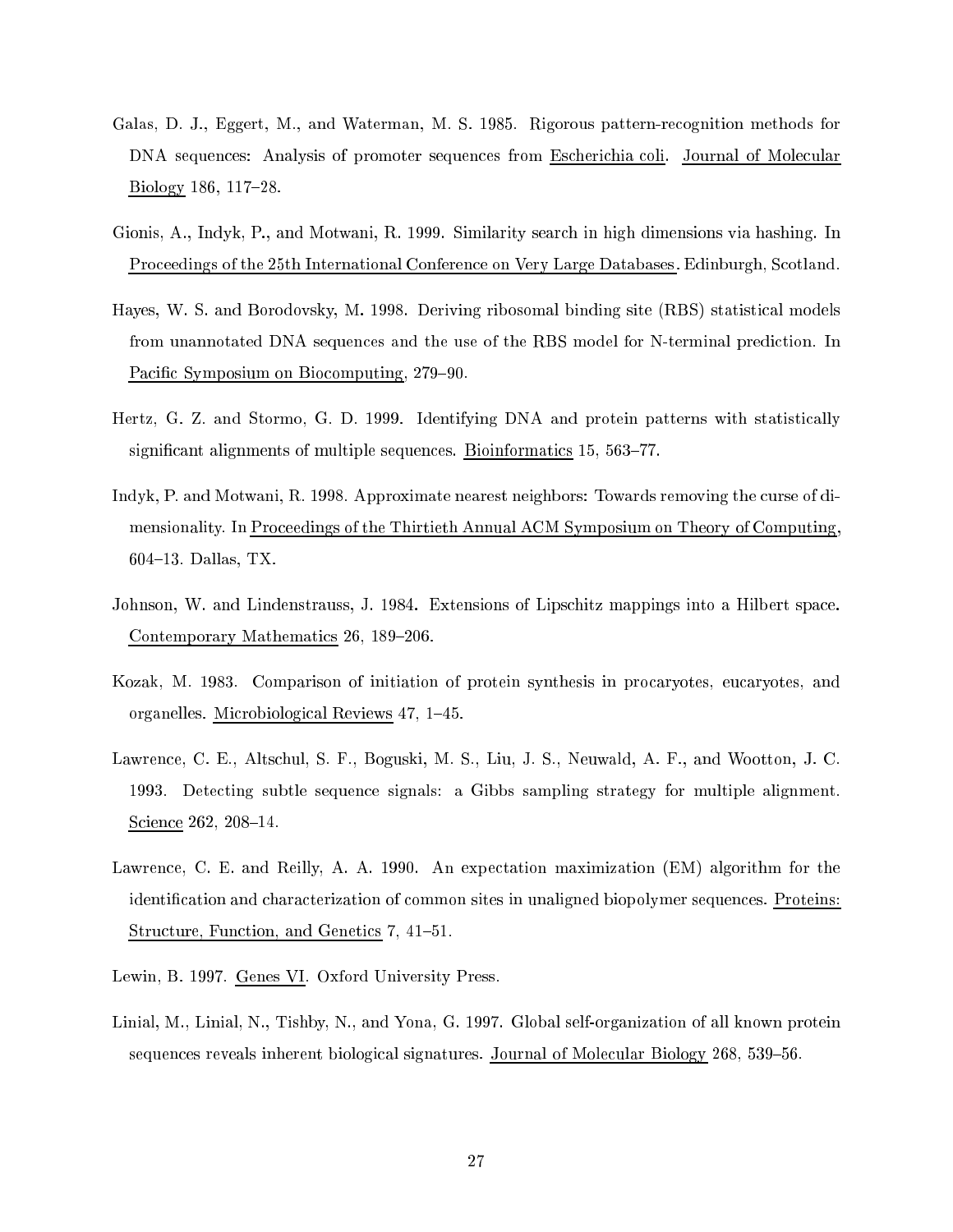- Linial, N., London, E., and Rabinovich, Y. 1994. The geometry of graphs and some of its algorithmic applications. In Proceedings 35th Annual Symposium on Foundations of Computer Science, 577– 91. Los Alamitos, CA.
- Marsan, L. and Sagot, M.-F. 2000. Extracting structured motifs using a suffix tree algorithms and application to promoter consensus identification. In RECOMB00: Proceedings of the Fourth Annual International Conference on Computational Molecular Biology, 210–19.
- McInerny, C. J., Partridge, J. F., Mikesell, G. E., Creemer, D. P., and Breeden, L. L. 1997. A novel Mcm1-dependent element in the SWI4, CLN3, CDC6, and CDC47 promoters activates  $M/G_1$ -specific transcription. Genes & Development 11, 1277–88.
- Means, A. L. and Farnham, P. G. 1990. Transcription initiation from the dihydrofolate reductase promoter is positioned by  $hip1$  binding at the initiation site. Molecular and Cellular Biology 10,  $653 - 61.$
- Natsan, S. and Gilman, M. 1995. YY1 facilitates the association of serum response factor with the c-fos serum response element. Molecular and Cellular Biology 15, 5975–82.
- Pevzner, P. and Sze, S.-H. 2000. Combinatorial approaches to finding subtle signals in DNA sequences. In Proceedings of the Eighth International Conference on Intelligent Systems for Molecular Biology, 269–78. AAAI Press, San Diego, CA.
- Rigoutsos, I. and Califano, A. 1993. FLASH: a fast look-up algorithm for string homology. In Proceedings of the First International Conference on Intelligent Systems for Molecular Biology.  $56 - 64.$
- Rigoutsos, I. and Floratos, A. 1998. Motif discovery without alignment or enumeration. In RECOMB98: Proceedings of the Second Annual International Conference on Computational Molecular Biology, 221-7. New York, NY.
- Rocke, E. and Tompa, M. 1998. An algorithm for finding novel gapped motifs in DNA sequences. In RECOMB98: Proceedings of the Second Annual International Conference on Computational Molecular Biology, 228–33. New York, NY.
- Sagot, M.-F. 1998. Spelling approximate repeated or common motifs using a suffix tree. In Lucchesi, C. L. and Moura, A. V., eds., Latin '98: Theoretical Informatics, volume 1380 of Lecture Notes in Computer Science, 111-27. Springer.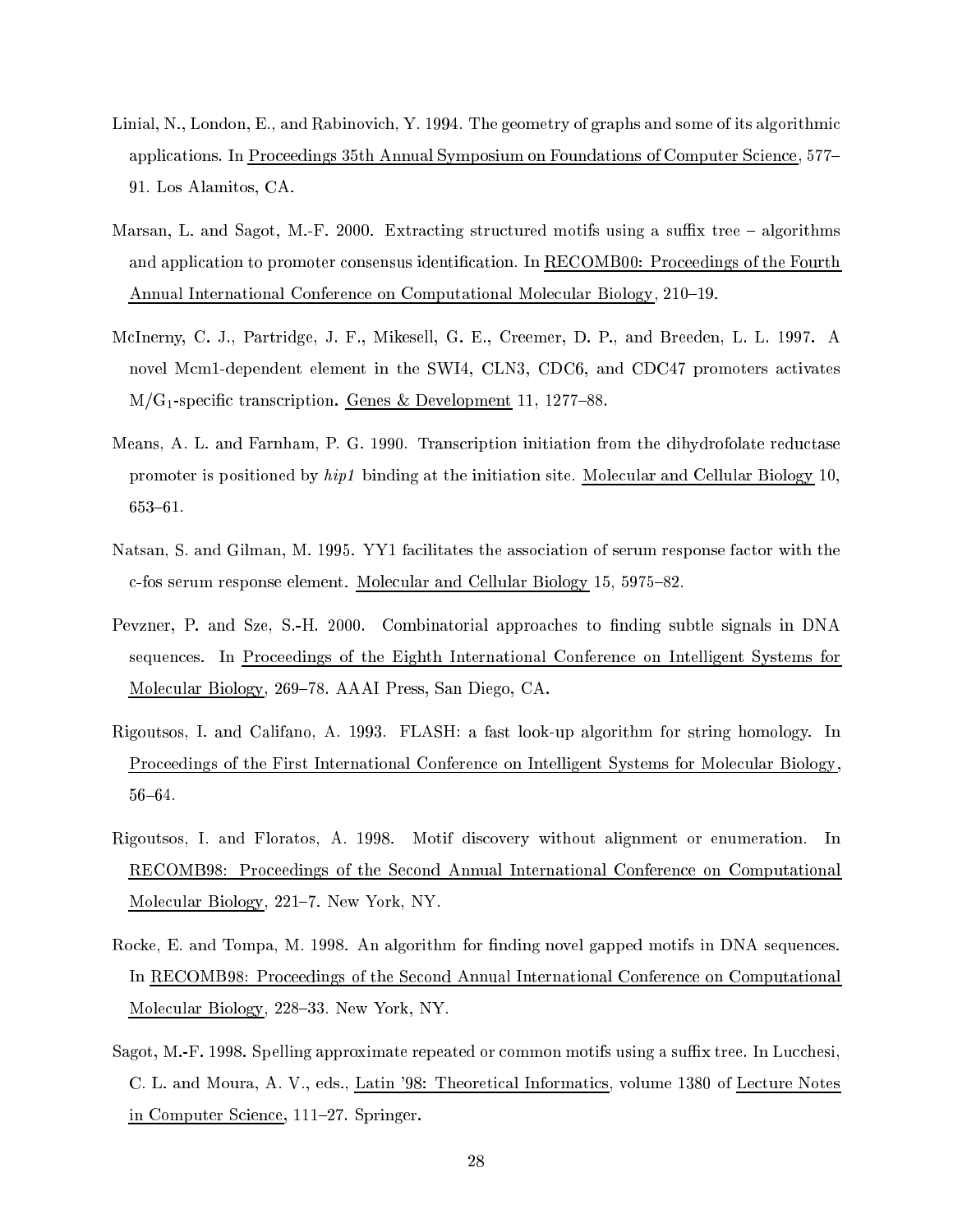- Sinha, S. and Tompa, M. 2000. A statistical method for finding transcription factor binding sites. In Proceedings of the Eighth International Conference on Intelligent Systems for Molecular Biology 344–54. AAAI Press, San Diego, CA.
- Staden, R. 1989. Methods for discovering novel motifs in nucleic acid sequences. Computer Applications in the Biosciences 5, 293-8.
- Swoboda, P., Adler, H. T., and Thomas, J. H. 2000. The RFX-type transcription factor DAF-19 regulates sensory neuron cilium formation in C. elegans. Molecular Cell 5, 411-21.
- Tompa, M. 1999. An exact method for finding short motifs in sequences, with application to the ribosome binding site problem. In Pro
eedings of the Seventh International Conferen
e on Intelligent Systems for Molecular Biology, 262–71. AAAI Press, Heidelberg, Germany.
- van Helden, J., André, B., and Collado-Vides, J. 1998. Extracting regulatory sites from the upstream region of yeast genes by computational analysis of oligonucleotide frequencies. Journal of Molecular Biology 281, 827-42.
- Wingender, E., Dietze, P., Karas, H., and Knuppel, R. 1996. TRANSFAC: a database on transcription factors and their DNA binding sites. Nucleic Acids Research 24, 238–41. http://transfa
.gbf-brauns
hweig.de/TRANSFAC/.
- Wolfson, H. J. and Rigoutsos, I. 1997. Geometri hashing: an overview. IEEE Computational Science and Engineering  $4(4)$ , 10-21.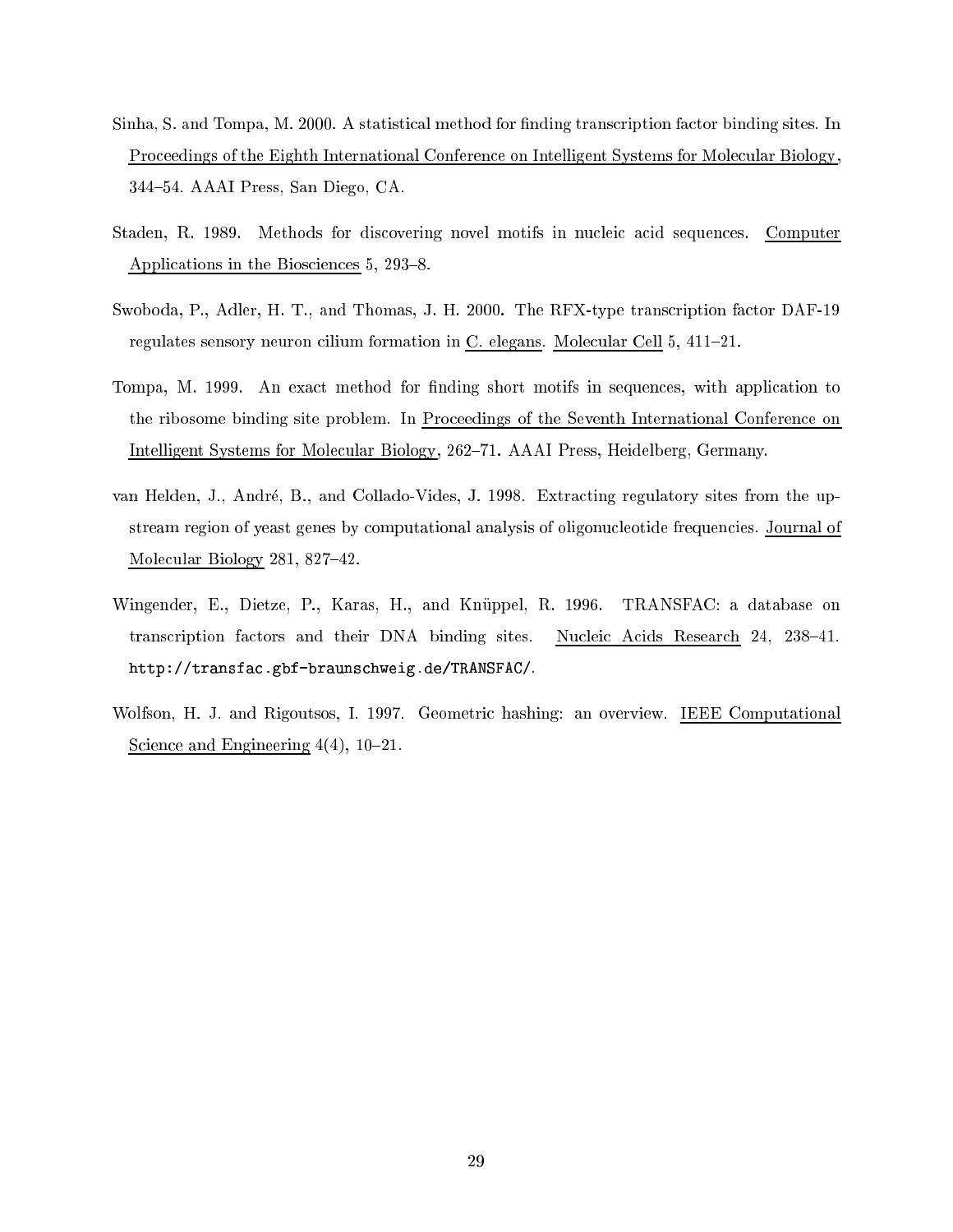| DI<br>1. |  |
|----------|--|
| г        |  |

| $l_{\rm}$ | d              | GibbsDNA | <b>WINNOWER</b> | SP-STAR | PROJECTION      | Correct | m    |  |
|-----------|----------------|----------|-----------------|---------|-----------------|---------|------|--|
| 10        | $\overline{2}$ | 0.20     | 0.78            | 0.56    | $0.80 \pm 0.02$ | 100     | 72   |  |
| 11        | $\overline{2}$ | 0.68     | 0.90            | 0.84    | $0.94 \pm 0.01$ | 100     | 16   |  |
| 12        | 3              | 0.03     | 0.75            | 0.33    | $0.77 \pm 0.03$ | 96      | 259  |  |
| 13        | 3              | 0.60     | 0.92            | 0.92    | $0.94 \pm 0.01$ | 100     | 62   |  |
| 14        | $\overline{4}$ | 0.02     | 0.02            | 0.20    | $0.71 \pm 0.05$ | 86      | 647  |  |
| 15        | 4              | 0.19     | 0.92            | 0.73    | $0.93 \pm 0.01$ | 100     | 172  |  |
| 16        | $\mathbf{5}$   | 0.02     | 0.03            | 0.04    | $0.67 \pm 0.06$ | 77      | 1292 |  |
| 17        | $\frac{5}{2}$  | 0.28     | 0.03            | 0.69    | $0.94 \pm 0.01$ | 98      | 378  |  |
| 18        | 6              | 0.03     | 0.03            | 0.03    | $0.73 \pm 0.06$ | 82      | 2217 |  |
| 19        | 6              | 0.05     | 0.03            | 0.40    | $0.94 \pm 0.01$ | 98      | 711  |  |

AVERAGE PERFORMANCE COEFFICIENTS FOR PLANTED  $(l, d)$ -MOTIFS IN SYNTHETIC DATA<sup>a</sup>

<sup>&</sup>quot;Each problem instance consists of  $t=$  20 sequences each of length  $n=$  600. Average performance coefficients of GibbsDNA, WINNOWER  $(k = 2)$ , and SP-STAR are from Pevzner and Sze (personal communication), who averaged over eight random instances. For PROJECTION, we report averages and 95% confidence intervals for performance coefficient over 100 random instances with projection size  $k = 7$  and threshold  $s = 4$ .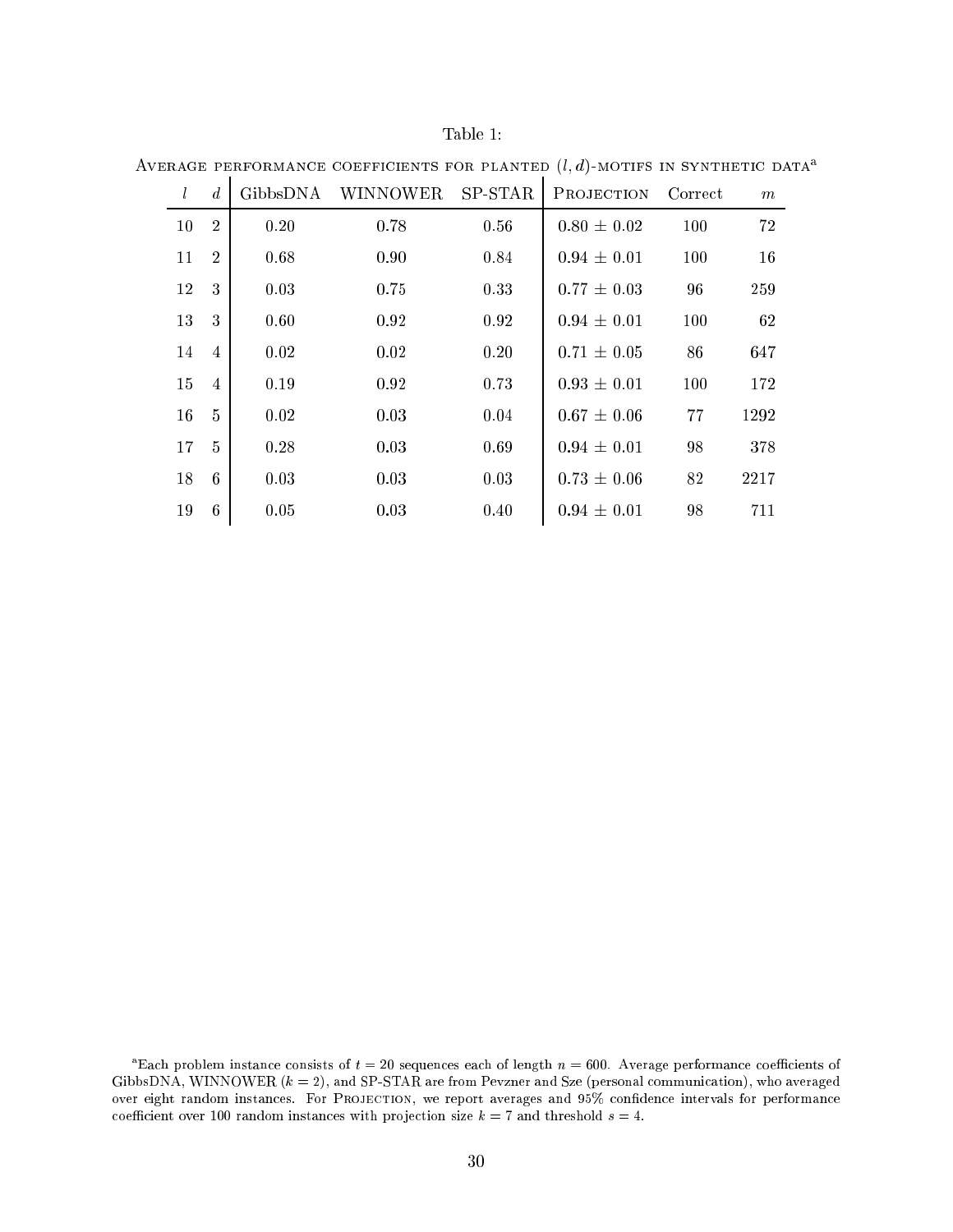| г.<br>н |  |
|---------|--|
| I<br>1. |  |

|  | $l \ d \mid E(l,d) \mid E(l+1,d) \mid \text{a.p.c.}$ Correct Spurious 19/20 m |  |           |      |
|--|-------------------------------------------------------------------------------|--|-----------|------|
|  | 9 2 1.6 $6.1 \times 10^{-8}$ 0.28 11 5 4 1483                                 |  |           |      |
|  | 11 3 4.7 $3.2 \times 10^{-7}$ 0.026 1 13 6 2443                               |  |           |      |
|  | 13 4 5.2 $4.2 \times 10^{-7}$ 0.062 2 15 3 4178                               |  |           |      |
|  | 15 5 2.8 $2.3 \times 10^{-7}$ 0.018 0                                         |  | 7 13 6495 |      |
|  | 17 6 0.88 $7.1 \times 10^{-8}$ 0.022 0 8 12                                   |  |           | 9272 |

STATISTICS OF SPURIOUS  $(l, d)$ -MOTIFS IN SYNTHETIC DATA<sup>a</sup>

<sup>&</sup>lt;sup>a</sup>Parameters used were  $k = 7$ ,  $s = 4$ , m as shown. Column headings: "a.p.c" = average performance coefficient over twenty problem instances; "Correct" = instances yielding correct motif consensus; "Spurious" = instances yielding equally good but spurious consensus; " $19/20$ " = instances yielding a consensus with nineteen occurrences.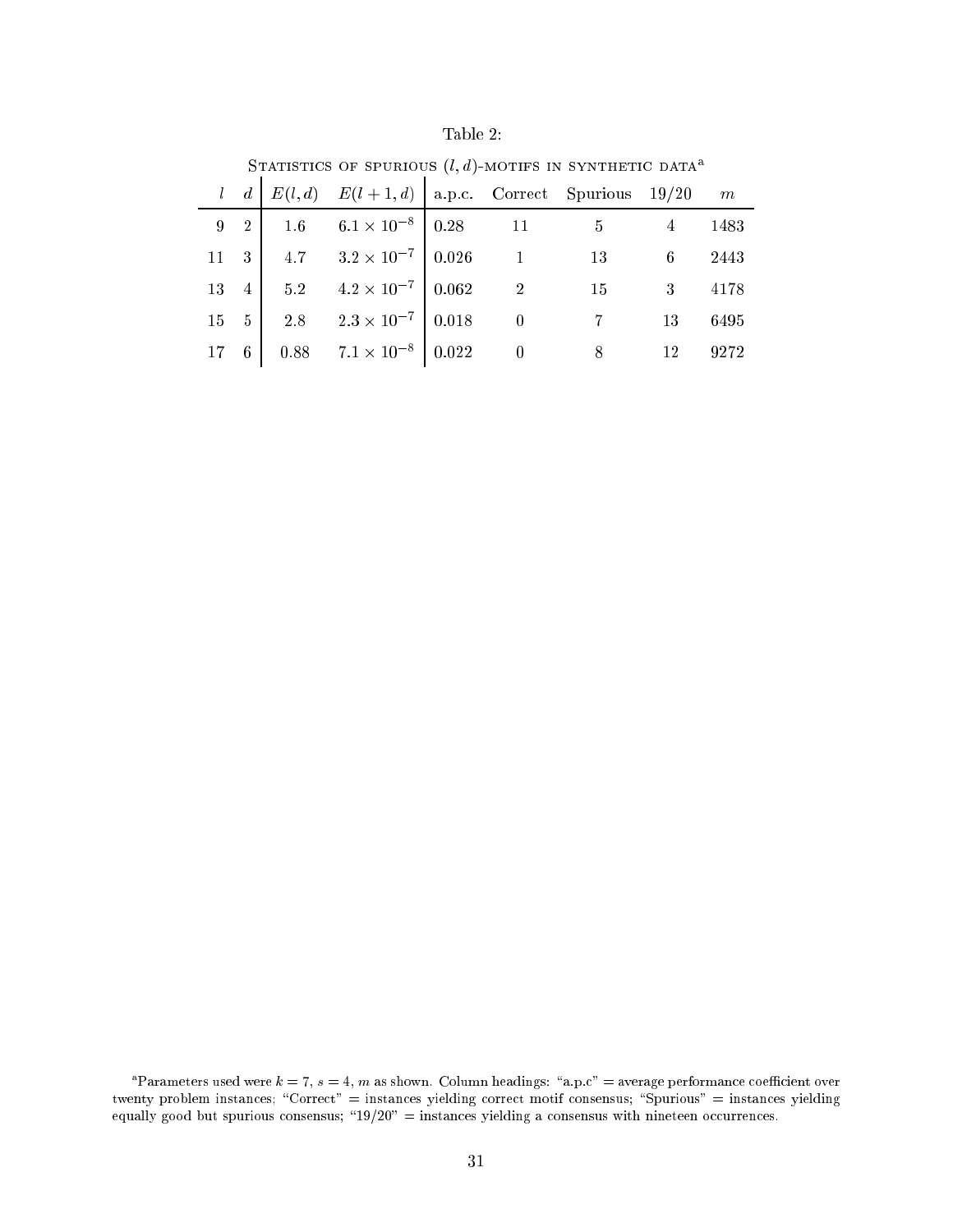| Table |
|-------|
|-------|

# PERFORMANCE OF PROJECTION ON EUKARYOTIC PROMOTER SEQUENCES  $a$

| Sequence        | Input Size     | m  | Start  | Best $(20,2)$ Motif  | <b>Published Reference</b>     |
|-----------------|----------------|----|--------|----------------------|--------------------------------|
|                 | (seqs / bases) |    | Points | from PROJECTION      | Motif                          |
| preproinsulin   | 4 / 7689       | 15 | 5759   | GAAATTGCAGCCTCAGCCCC | CCTCAGCCCC $b$                 |
|                 |                |    | 5322   | CCCTAATGGGCCAGGCGGCA | CTAATG <sup>c</sup>            |
| <b>DHFR</b>     | 4 / 800        | 15 | 175    | TGCAATTTCGCGCCAAACTT | $ATTCTCnnGCCA$ <sup>d</sup>    |
| metallothionein | 4 / 6823       | 15 | 3363   | CTCTGCGCCCGGACCGGTTC | TGCRCYCGG <sup>e</sup>         |
|                 |                |    | 3136   | GTGCGCTCGGCTCTGCCAAG | TGCGCTCGG $^f$                 |
|                 |                |    | 2937   | AGGGAGCTCTGCACACCACC | TGCACACCG <sup>9</sup>         |
| c-fos           | 4 / 3695       | 8  | 1071   | ATATTAGGACATCTGCGTCA | $\ldots$ CCATATTAGGACATCT $^h$ |
| yeast ECB       | 5000<br>5/     | 8  | 1339   | GGAAATTTCCCGTTTAGGAA | TTtCCcnntnaGGAAA <sup>i</sup>  |

<sup>a</sup>All motifs were found using parameters  $l = 20$ ,  $d = 2$ ,  $k = 7$ , and  $s = 3$ . Underlined portions of motifs indicate matches to known sequence features. "Start points" counts total number of buckets used as start points for EM refinement.

 ${}^{b} \text{TRANSFAC}$  signal (Wingender et al., 1996)

 $°CT-II$  element (Boam et al., 1990)

 $d$ non-TATA transcription start signal (Means and Farnham, 1990)

<sup>e</sup>MREa promoter (Andersen et al., 1987)

 $^f$ MREd promoter (Andersen et al., 1987)

<sup>9</sup>MREf promoter (Andersen et al., 1987)

 $^h3'$  end of c-fos serum response element (Natsan and Gilman, 1995)

'yeast early cell cycle box (McInerny et al., 1997)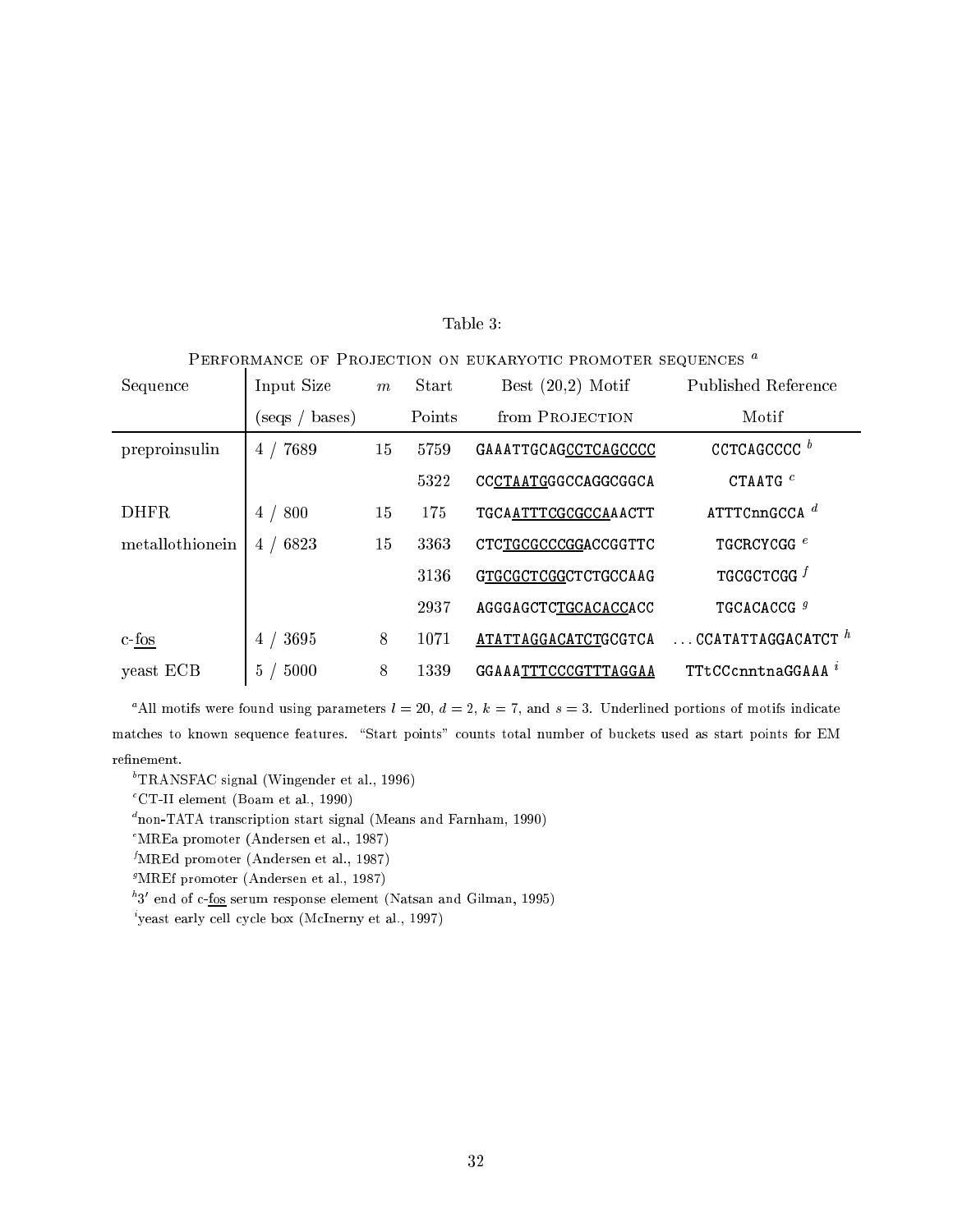| DΙ<br>∕1. |  |
|-----------|--|
|           |  |

| Organism      | t    | $\boldsymbol{s}$ | m   | Motif  | Occurrences | 16S rRNA    | Best z-score |
|---------------|------|------------------|-----|--------|-------------|-------------|--------------|
| M. jannaschii | 1679 | 196              | -14 | AGGTGA | 606         | GGAGGTGATCC | GGTGA        |
| H. influenzae | 1716 | 202              | 17  | AGGAAA | 639         | TAAGGAGGTGA | AAGGA        |
| maritima      | 1846 | 216              | 13  | GGAGGT | 1198        | GAAAGGAGGTG | AGGTG        |
| B. subtilis   | 4099 | 480              | 35  | AGGAGG | 2742        | TAGAAAGGAGG | AGGAG        |
| E. coli       | 4287 | 502              | 35  | AAGGAG | 1306        | TAAGGAGGTGA | AGGAG        |

 $(6,1)$ -MOTIFS FOUND AS CANDIDATE 16S RRNA BINDING SITES IN PROKARYOTES<sup>a</sup>

<sup>&</sup>lt;sup>a</sup>All experiments were performed with projection size  $k = 4$ . Column headings:  $t =$  number of sequences;  $s =$ bucket size threshold,  $m =$  number of iterations; "Occurrences" = number of input sequences containing motif with up to one substitution; "16S rRNA" = reverse complement to 3' end of organism's 16S rRNA, which should be similar to true binding site; "Best  $z$ -score" = 5-mer with greatest  $z$ -score using the algorithm of (Tompa, 1999).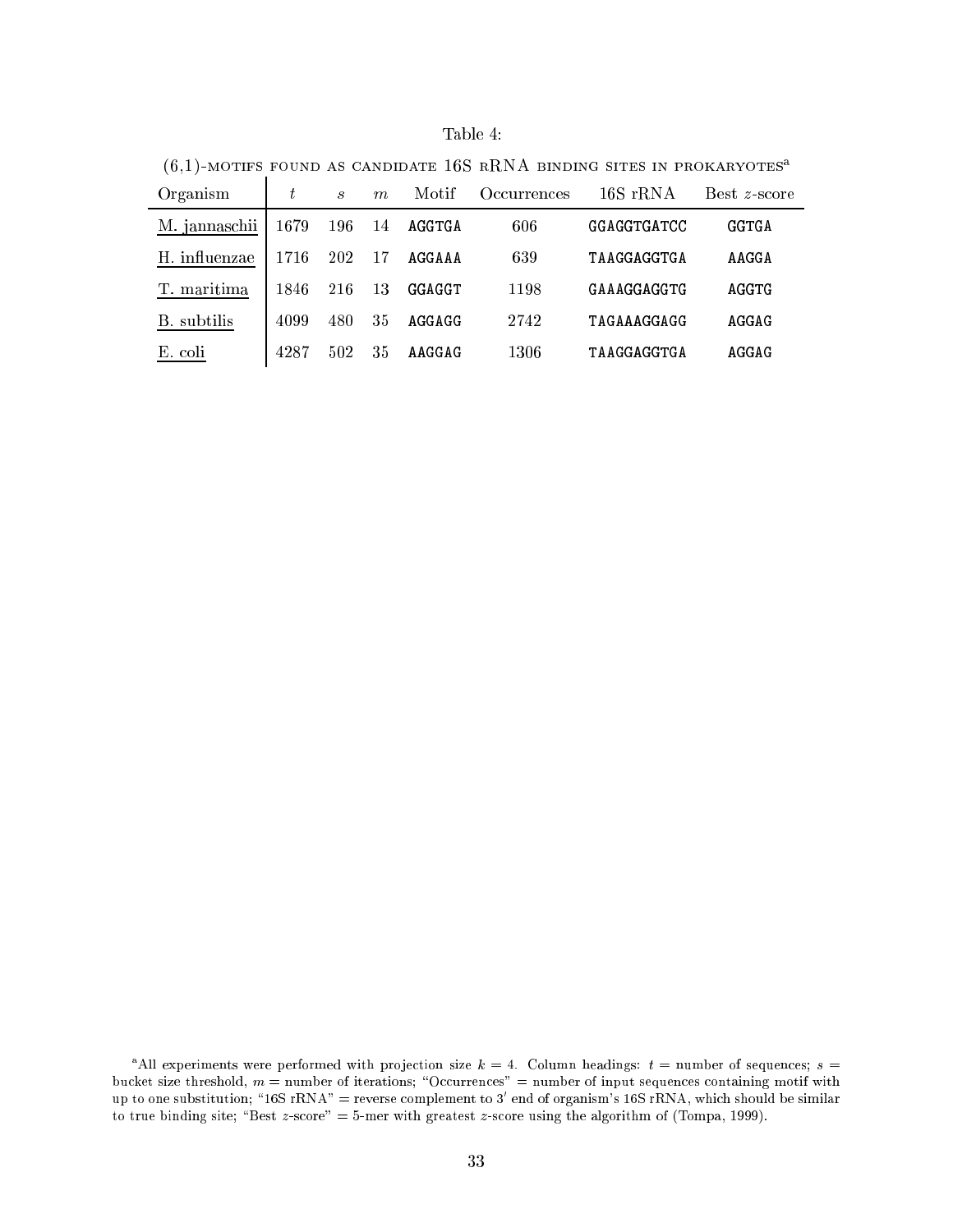

Figure 1: two hexamer motifs in which each occurrence differs by exactly two substitutions from the string CCATAG. Lower case letters indicate substitutions. Although the two motifs have the same number of substitutions overall, motif B's substitutions are distributed uniformly throughout its occurrences (as in the challenge problem), while A's substitutions are concentrated in its two enter positions.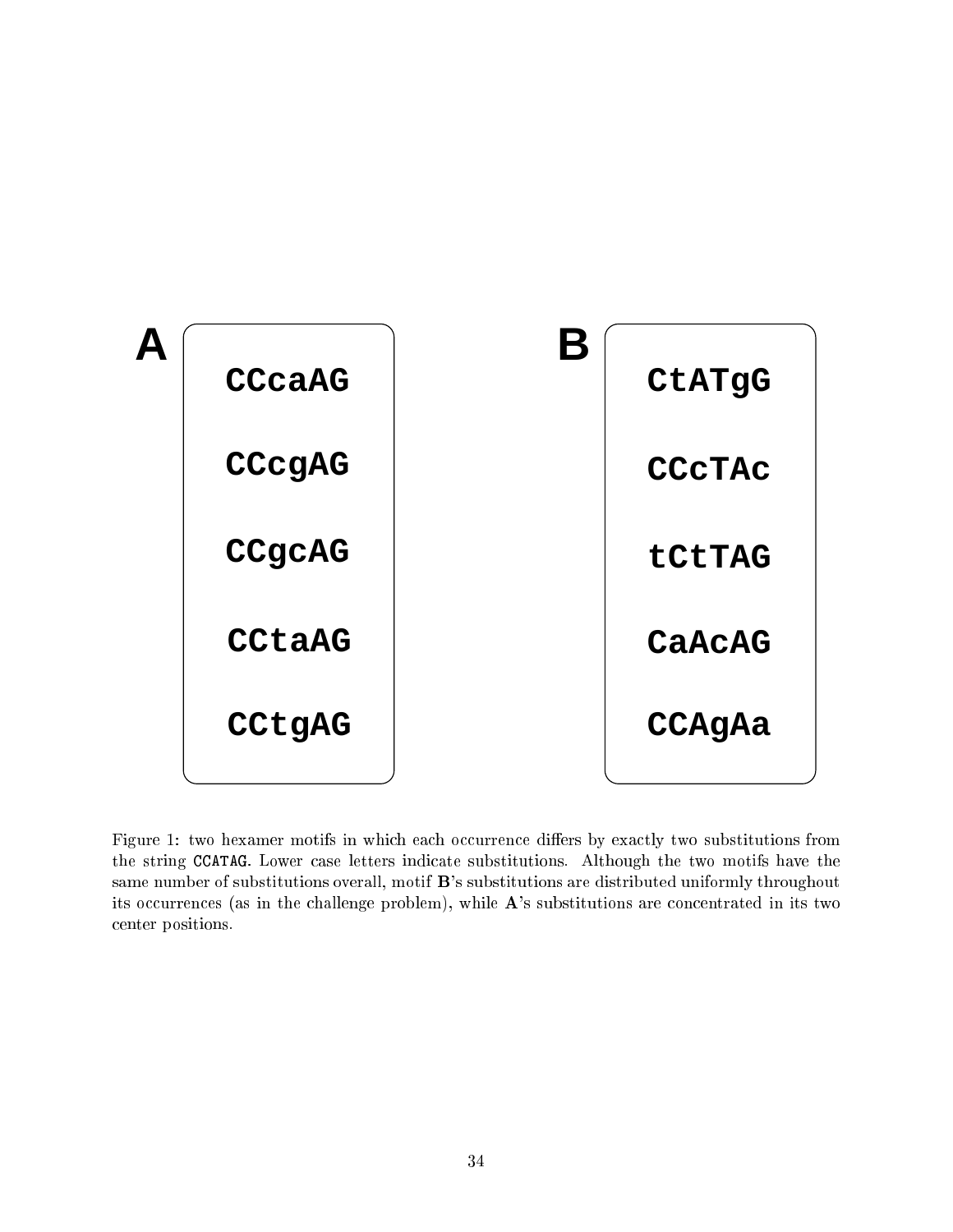

Figure 2: performance of PROJECTION on synthetic motif-finding problems with unequal background base frequencies. Problems were generated as in Section 3.1, except that the background  $G + C$  fraction was set to values different from 0.5 as shown. Problem instances contained either (15,4)-motifs (solid line) or (14,4)-motifs (dashed line) generated with equal base frequencies. Error bars indi
ate 95% onden
e intervals over 100 random trials.